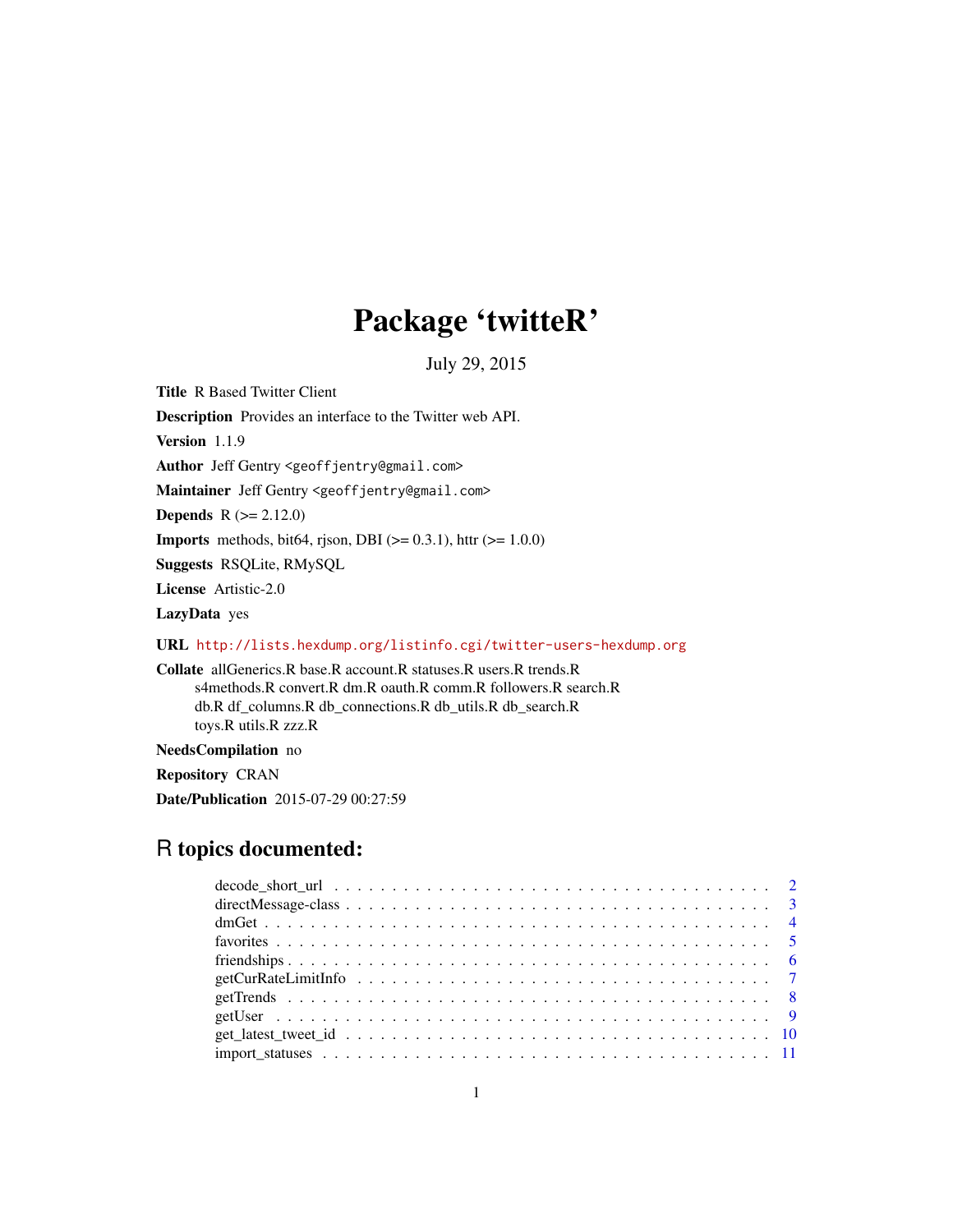<span id="page-1-0"></span>

| Index | 30 |
|-------|----|
|       |    |
|       |    |
|       |    |
|       |    |
|       |    |
|       |    |
|       |    |
|       |    |
|       |    |
|       |    |
|       |    |
|       |    |
|       |    |
|       |    |
|       |    |
|       |    |

decode\_short\_url *A function to decode shortened URLs*

# Description

Will expand a URL that has been processed by a link shortener (e.g. bit.ly). Provided as a convenience function to users who may which to perform this operation.

# Usage

decode\_short\_url(url, ...)

# Arguments

| url      | A character string, the URL to decode     |
|----------|-------------------------------------------|
| $\cdots$ | Optional arguments to pass along to RCurl |

# Details

```
Uses the longapi.org API
```
# Value

A character string containing either the original URL (if not shortened) or the full URL (if shortened)

# Author(s)

Neil Jang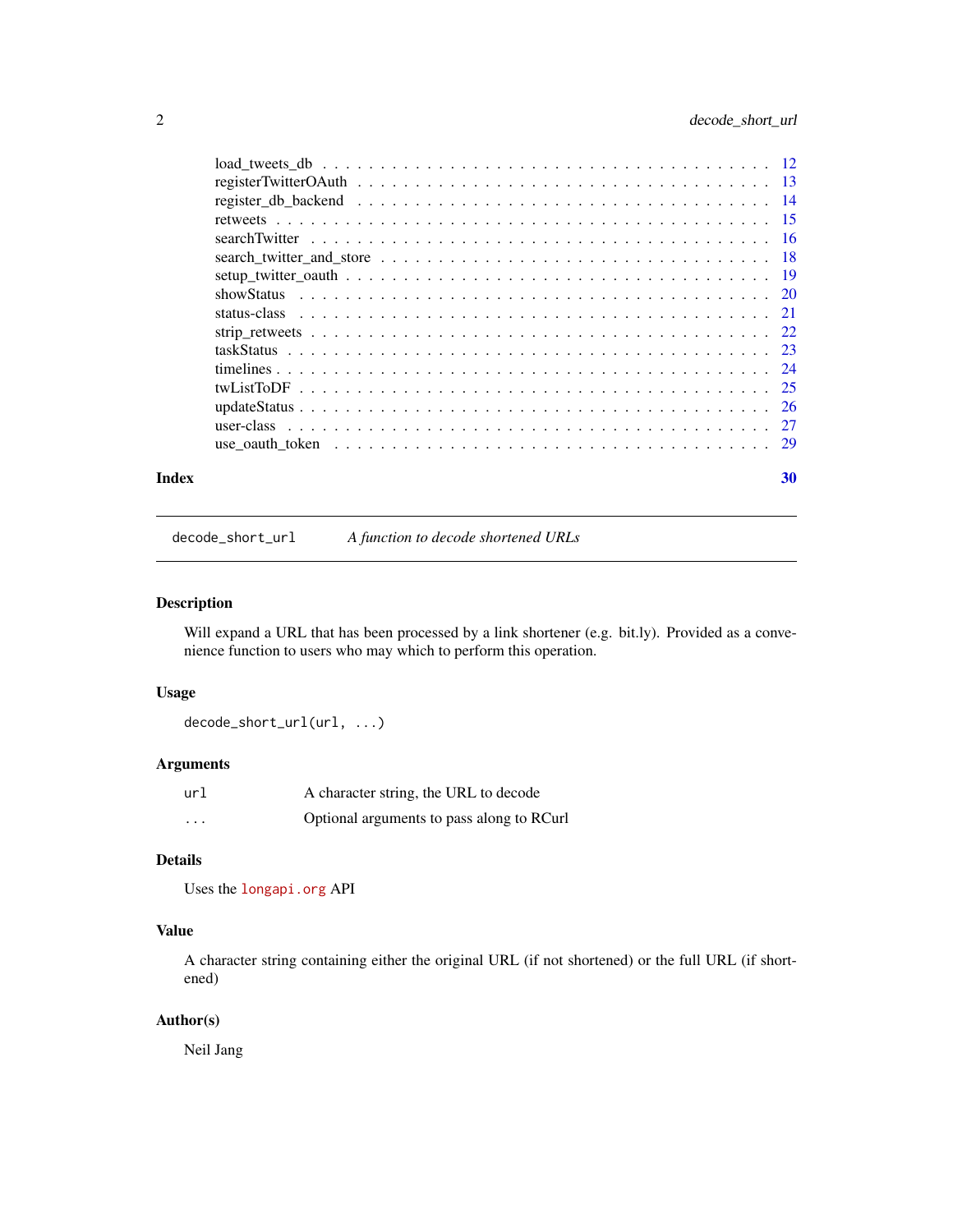# <span id="page-2-0"></span>directMessage-class 3

#### References

<longapi.org>

#### Examples

```
## Not run:
  decode_short_url("http://bit.ly/23226se656")
```
## End(Not run)

directMessage-class *Class "directMessage": A class to represent Twitter Direct Messages*

# <span id="page-2-1"></span>Description

Provides a model representing direct messages (DMs) from Twitter

### Details

The directMessage class is implemented as a reference class. As there should be no backwards compatibility issues, there are no S4 methods provided as with the user and status classes. An instance of a generator for this class is provided as a convenience to the user as it is configured to handle most standard cases. To access this generator, use the object dmFactory. Accessor set & get methods are provided for every field using reference class \$accessors() methodology (see [setRefClass](#page-0-0) for more details). As an example, the sender field could be accessed using object\$getSender() and object\$setSender().

The constructor of this object assumes that the user is passing in a JSON encoded Twitter Direct Message. It is also possible to directly pass in the arguments.

#### Fields

text: Text of the DM recipient: A user object representing the recipient of the message recipientSN: Screen name of the recipient recipientID: ID number of the recipient sender: A user object representing the sender of the message senderSN: Screen name of the sender senderID: ID number of the sender created: When the messages was created

#### Methods

destroy: Deletes this DM from Twitter. A wrapper around [dmDestroy](#page-3-1)

toDataFrame: Converts this into a one row [data.frame](#page-0-0), with each field representing a column. This can also be accomplished by the S4 style as.data.frame(objectName).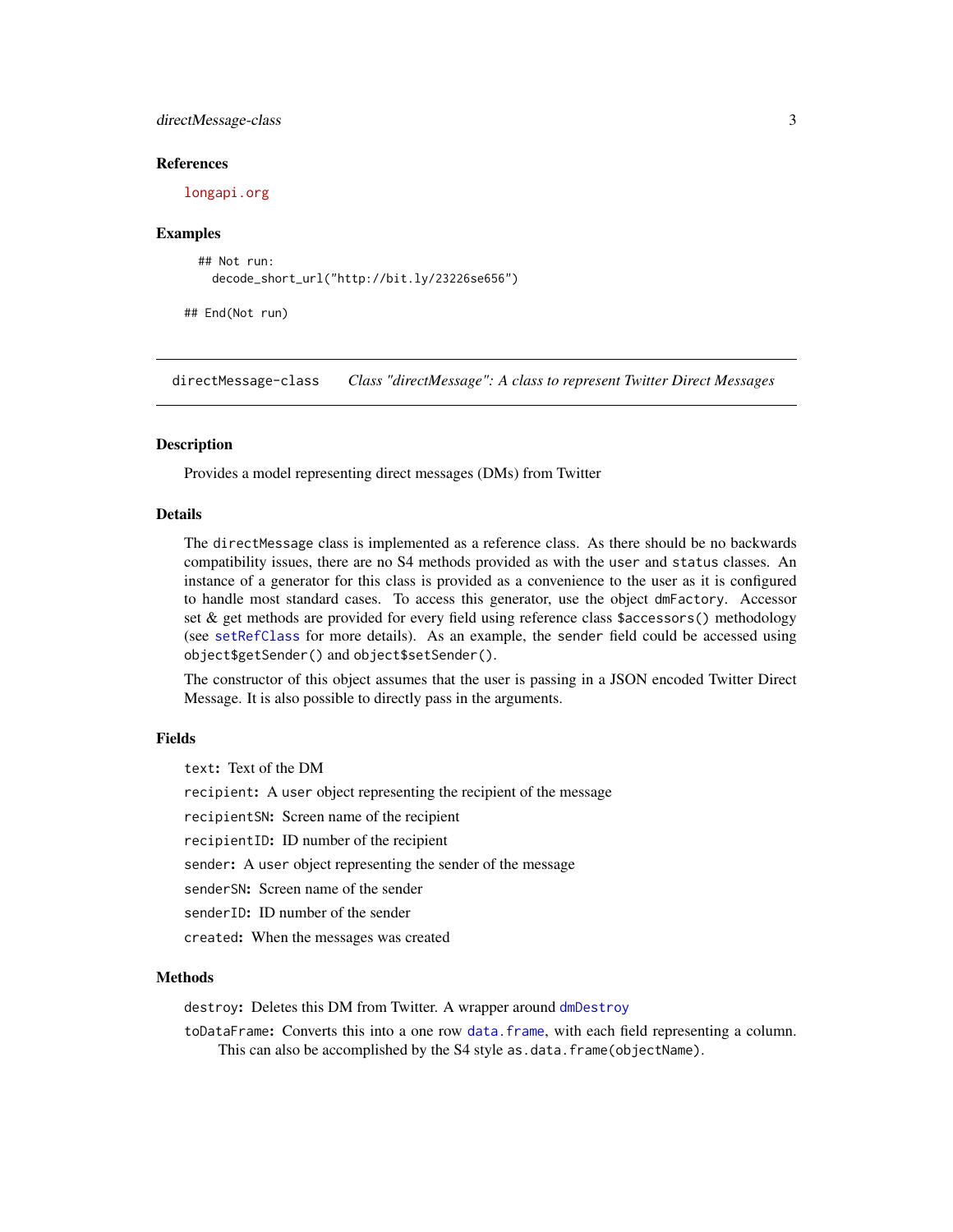<span id="page-3-0"></span>4 dmGet

### Author(s)

Jeff Gentry

# See Also

[dmGet](#page-3-2), [dmSend](#page-3-1), [dmDestroy](#page-3-1), [setRefClass](#page-0-0)

# Examples

```
## Not run:
 dm <- dmFactory$new(text='foo', recipientSN='blah')
  dm$getText()
  ## assume 'json' is the return from a Twitter call
  dm <- dmFactory$new(json)
  dm$getSenderID()
```
## End(Not run)

<span id="page-3-2"></span>dmGet *Functions to manipulate Twitter direct messages*

# <span id="page-3-1"></span>Description

These functions allow you to interact with, send, and delete direct messages (DMs) in Twitter.

#### Usage

```
dmGet(n=25, sinceID=NULL, maxID=NULL, ...)
dmSent(n=25, sinceID=NULL, maxID=NULL, ...)
dmDestroy(dm, ...)
dmSend(text, user, ...)
```
#### Arguments

| text    | The text of a message to send                                      |
|---------|--------------------------------------------------------------------|
| user    | The user to send a message to, either character or an user object. |
| dm      | The message to delete, an object of class directMessage            |
| n       | The maximum number of direct messages to return                    |
| sinceID | If not NULL, an ID representing the earliest boundary              |
| maxID   | If not NULL, an ID representing the newest ID you wish to retrieve |
|         | Further arguments to pass along the communication chain            |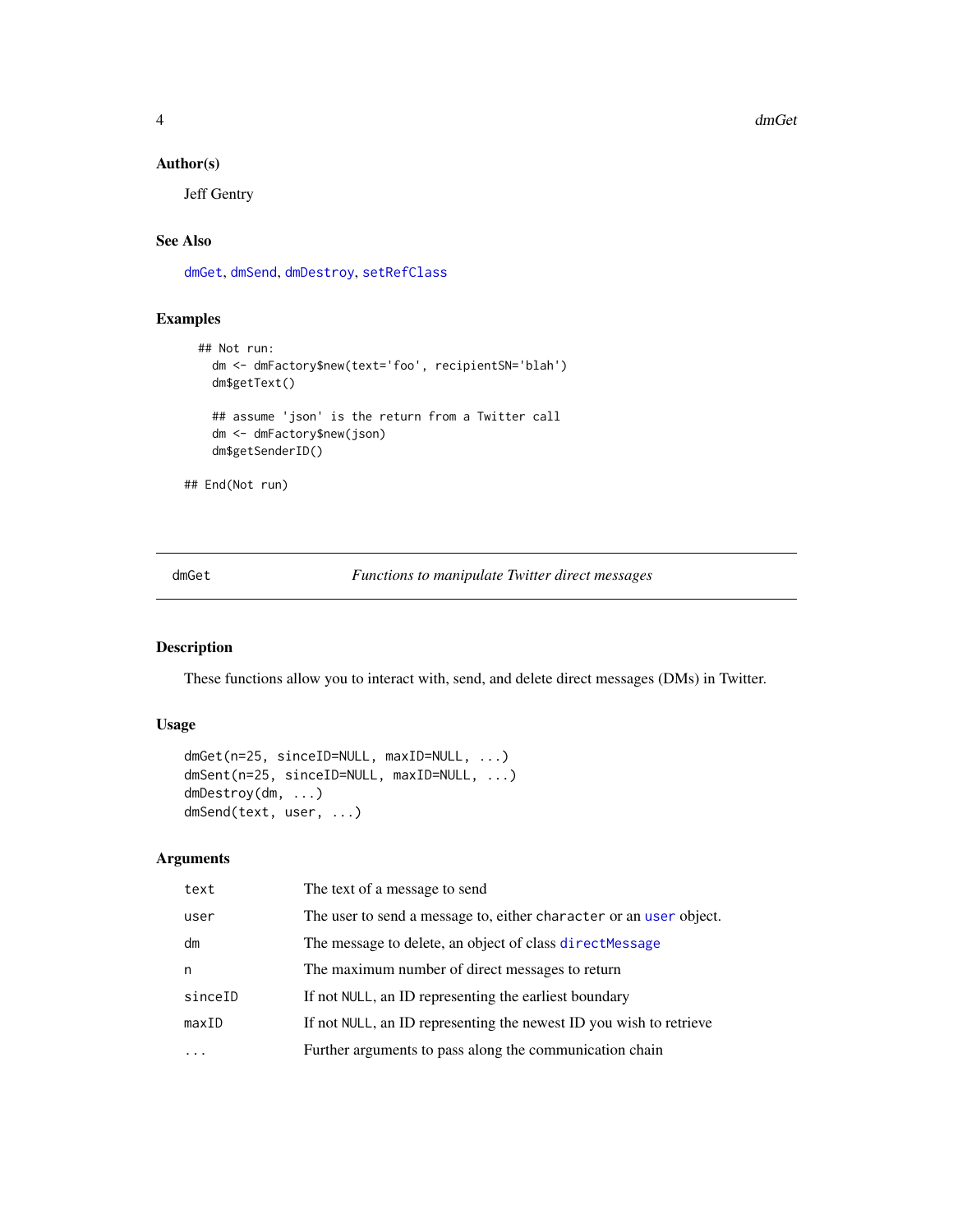#### <span id="page-4-0"></span>favorites 5

# Value

These functions will not work without OAuth authentication

The dmGet and dmSent functions will return a list of [directMessage](#page-2-1) objects. The former will retrieve DMs sent to the user while the latter retrieves messages sent from the user.

The dmDestroy function takes a [directMessage](#page-2-1) object (perhaps from either dmGet or dmSent) and will delete it from the Twitter server.

The dmSend function will send a message to another Twitter user.

# Author(s)

Jeff Gentry

# See Also

[directMessage](#page-2-1), [registerTwitterOAuth](#page-12-1)

# Examples

```
## Not run:
         dms <- dmGet()
         dms
         ## delete the first one
         dms[[1]]$destroy()
         dmDestroy(dms[[2]])
         ## send a DM
         dmSend('Testing out twitteR!', 'twitter')
```
## End(Not run)

favorites *A function to get favorite tweets*

# Description

Returns the n most recently favorited tweets from the specified user.

#### Usage

```
favorites(user, n = 20, max_id = NULL, since_id = NULL, ...)
```
#### Arguments

| user                    | The Twitter user to detail, can be character or an user object. |
|-------------------------|-----------------------------------------------------------------|
| n                       | Number of tweets to retrieve, up to a maximum of 200            |
| max_id                  | Maximum ID to search for                                        |
| since_id                | Minimum ID to search for                                        |
| $\cdot$ $\cdot$ $\cdot$ | Optional arguments to pass along to RCurl                       |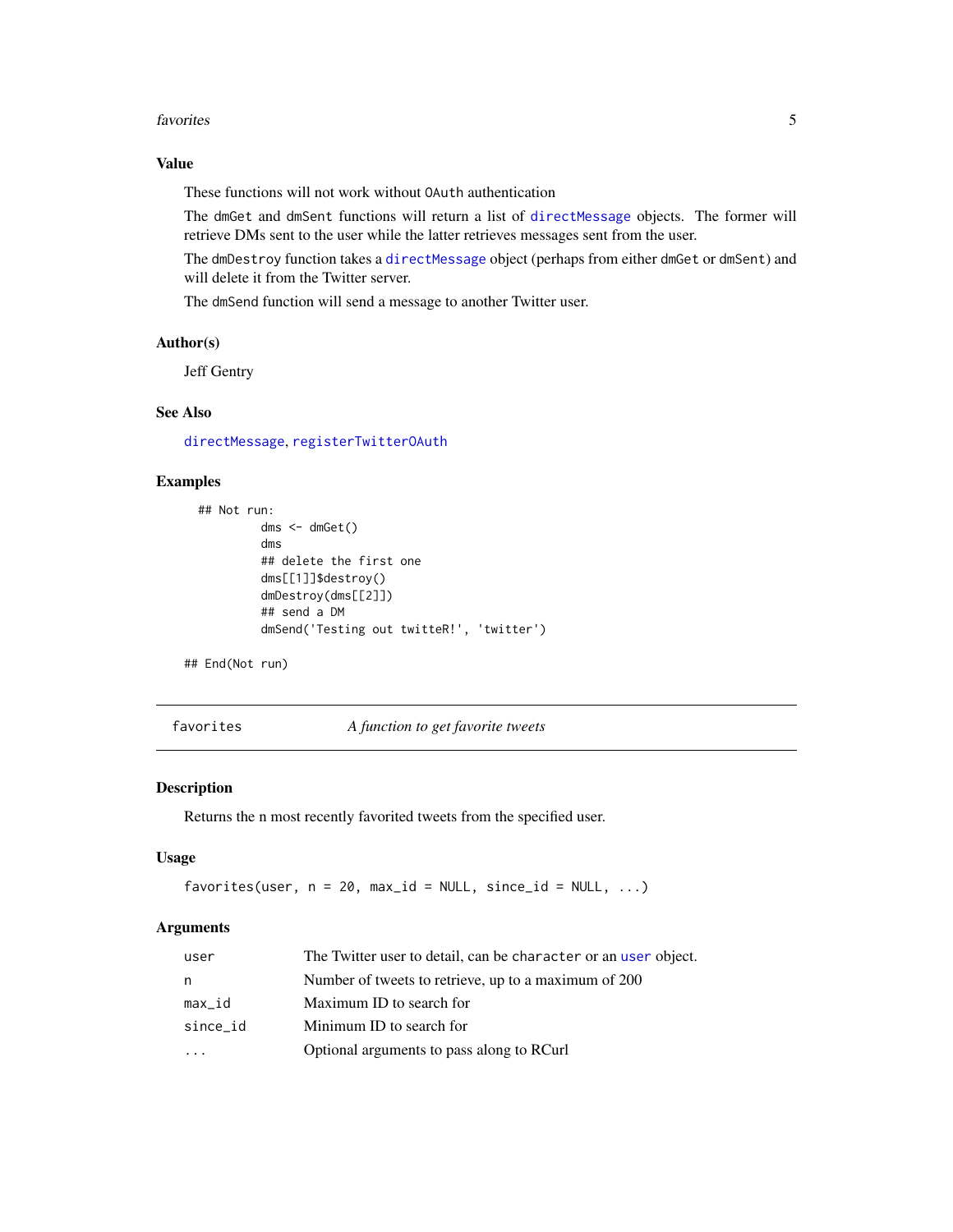<span id="page-5-0"></span>A list of link{status} objects corresponding to the n most recent tweets

#### Author(s)

Jeff Gentry

# References

<https://dev.twitter.com/rest/reference/get/favorites/list>

#### See Also

[getUser](#page-8-1), [status](#page-20-1)

#### Examples

```
## Not run:
    fav = favorites("barackobama", n=100)
```
## End(Not run)

friendships *A function to detail relations between yourself & other users*

#### Description

This function will accept a list of other Twitter users and will detail if they follow you and/or you follow them.

# Usage

```
friendships(screen_names = character(), user_ids = character(), ...)
```
# Arguments

| screen names | A vector of one or more Twitter screen names   |
|--------------|------------------------------------------------|
| user ids     | A vector of one or more Twitter user id values |
| $\cdots$     | Any other arguments to pass to RCurl           |

# Details

The combined number of screen names and user ids may not exceed 100. Any non-existent users will be dropped from the output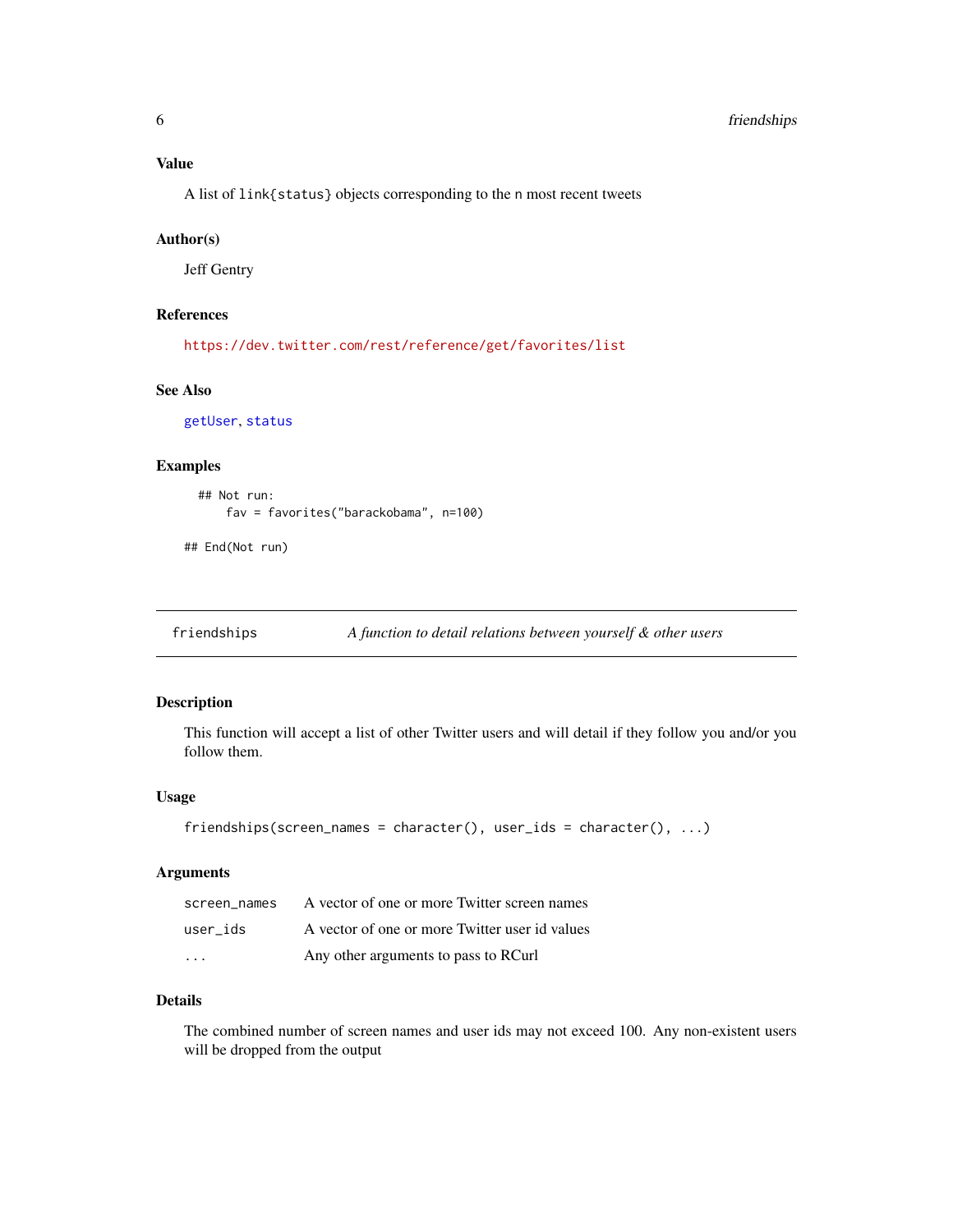# <span id="page-6-0"></span>getCurRateLimitInfo 7

# Value

A data.frame, one row for each user requested with columns name, screen\_name, id, following and followed\_by. The latter two columns will be TRUE or FALSE depending on that user's relations with your account.

#### Author(s)

Jeff Gentry

#### References

https://dev.twitter.com/docs/api/1.1/get/friendships/lookup

#### See Also

[registerTwitterOAuth](#page-12-1)

#### Examples

## Not run: friendships()

## End(Not run)

getCurRateLimitInfo *A function to retrieve current rate limit information*

#### Description

Will retrieve the current rate limit information for the authenticated user, displayed as a data.frame displaying specifc information for every Twitter resource

#### Usage

```
getCurRateLimitInfo(resources=resource_families, ...)
```
#### Arguments

| resources | A character vector of specific resources to get information for |
|-----------|-----------------------------------------------------------------|
| .         | Optional arguments to pass to cURL                              |

#### Details

By default, all known resource families will be polled. These families are contained in the object resource\_families. If you would like to filter this down you may tweak the resources argument.

The full list of allowed values in resources is as follows: lists, application, friendships, blocks, geo, users, followers, statuses, help, friends, direct\_messages, account, favorites, saved\_searches, search, trends.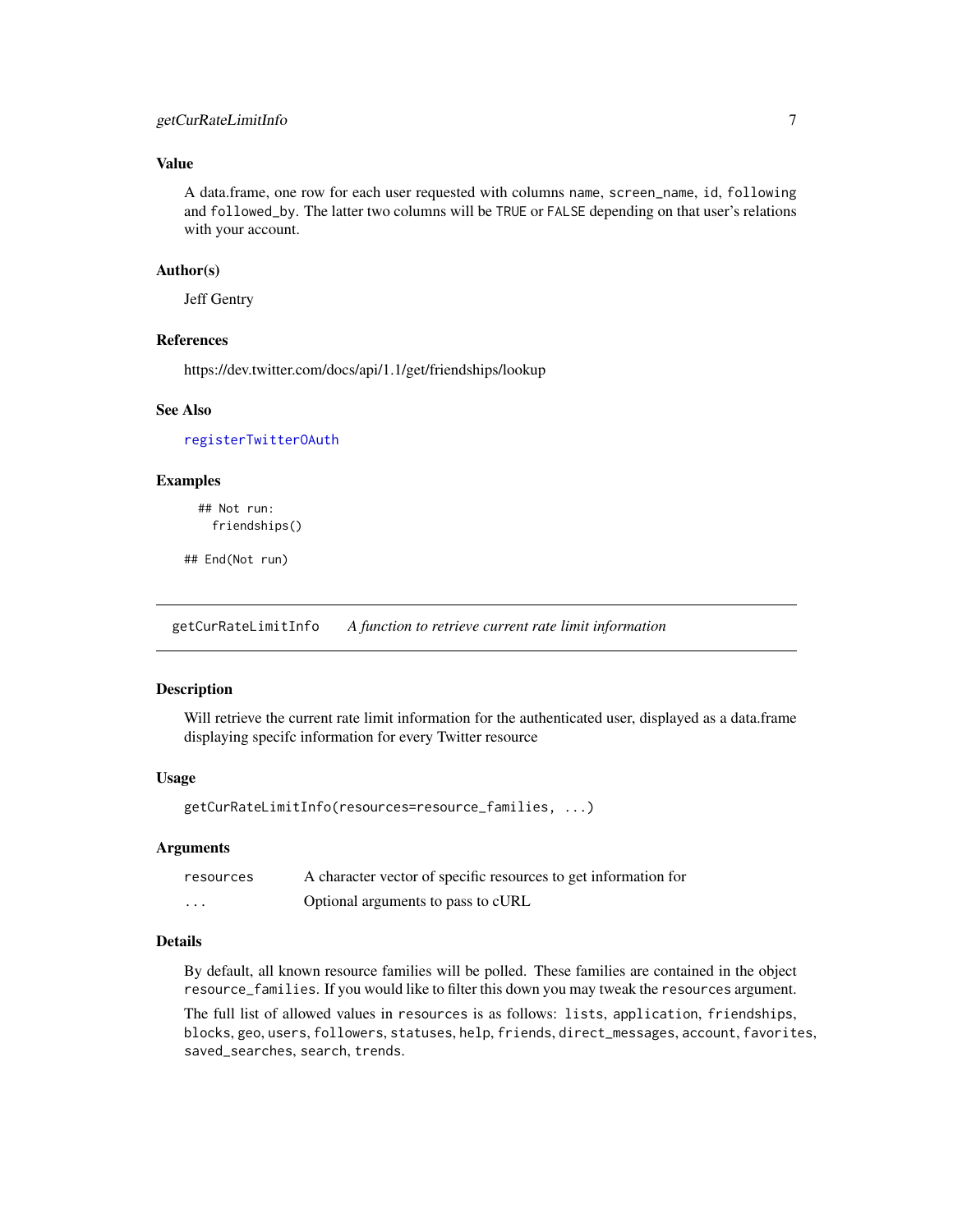#### <span id="page-7-0"></span>Value

A four column data.frame with columns resource, limit, remaining and reset. These detail the specific resource name, the rate limit for that block, the number of calls remaining and the time the rate limit will be reset in UTC time.

#### Author(s)

Jeff Gentry

#### Examples

```
## Not run:
   zz <- getCurRateLimitInfo(c("lists", "users"))
## End(Not run)
```
getTrends *Functions to view Twitter trends*

#### Description

These functions will allow you to interact with the trend portion of the Twitter API

#### Usage

```
availableTrendLocations(...)
closestTrendLocations(lat, long, ...)
getTrends(woeid, exclude=NULL, ...)
```
# Arguments

| woeid    | A numerical identification code describing a location, a Yahoo! Where On Earth<br>ID                  |
|----------|-------------------------------------------------------------------------------------------------------|
| lat      | A numerical latitude value, between -180 and 180 inclusive. West is negative,<br>East is positive.    |
| long     | A numerical longitude value, between -180 and 180 inclusive. South is negative,<br>North is positive. |
| exclude  | If set to hashtags, will exclude hashtags                                                             |
| $\cdots$ | Additional arguments to be passed to RCurl                                                            |

# Details

The availableTrendLocations and closestTrendLocations functions will return a data.frame with three columns - name, country and woeid. The closestTrendLocations function will return the locations closest to the specified latitude and longitude.

The getTrends function takes a specified woeid and returns the trending topics associated with that woeid. It returns a data.frame with the columns being name, url, promoted\_content, query and woeid - one row per trend.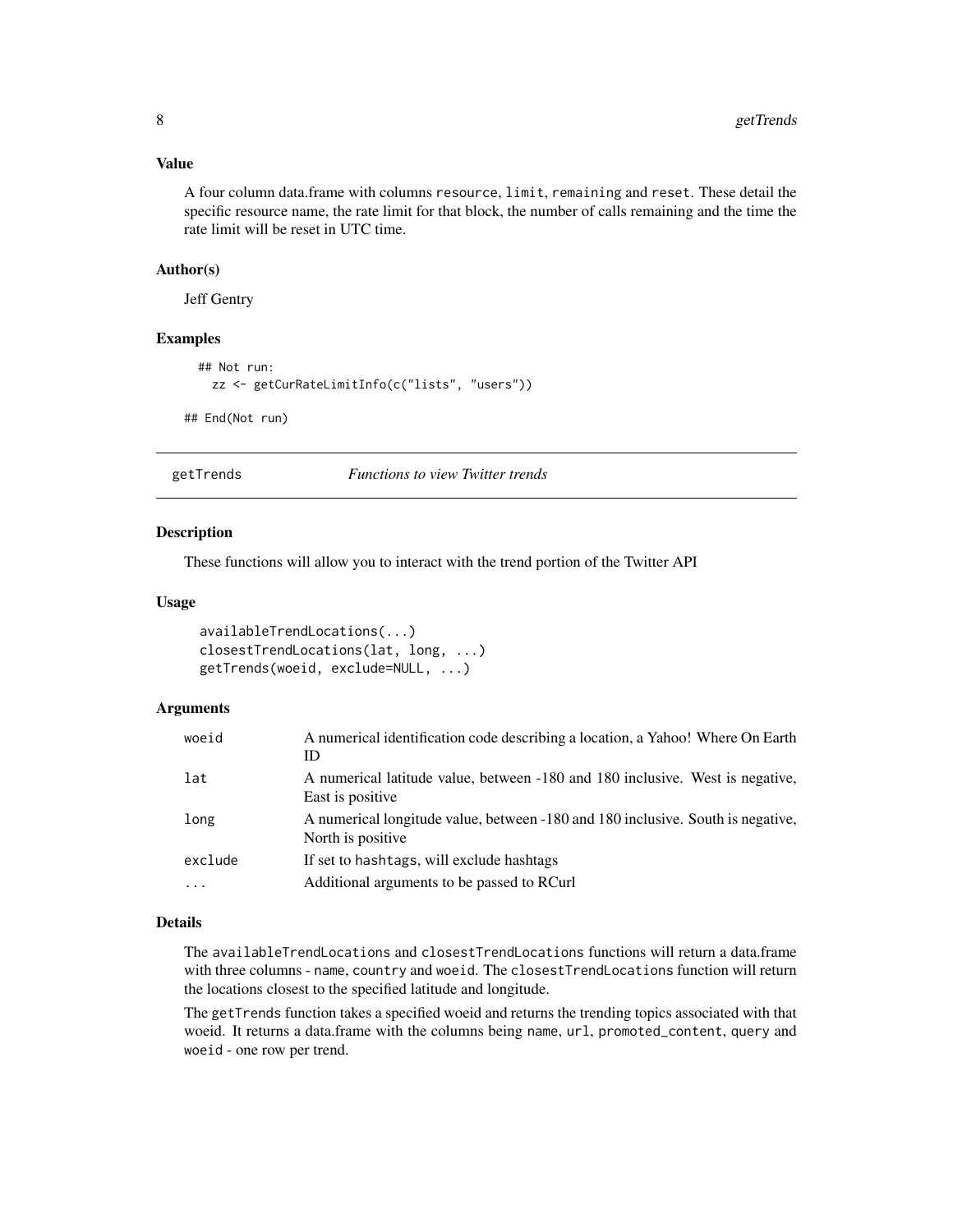#### <span id="page-8-0"></span>getUser 9

# Value

A data.frame with the columns specified in Details above

#### Author(s)

Jeff Gentry

#### Examples

```
## Not run:
   woeid = availableTrendLocations[1, "woeid"]
   t1 <- getTrends(woeid)
## End(Not run)
```
<span id="page-8-1"></span>getUser *Functions to manage Twitter users*

# Description

These functions allow you interact with information about a Twitter user - retrieving their base information, list of friends, list of followers, and an up to date timeline.

#### Usage

```
getUser(user, ...)
lookupUsers(users, includeNA=FALSE, ...)
```
#### Arguments

| user      | The Twitter user to detail, can be character or an user object.                |
|-----------|--------------------------------------------------------------------------------|
| users     | A vector of either user IDs or screen names or a mix of both                   |
| includeNA | If TRUE will leave an NA element in the return list for users that don't exist |
| $\cdots$  | Optional arguments to be passed to GET                                         |

#### Details

These functions will only return fully formed objects if the authenticated user is allowed to see the requested user. If that person has a private account and has not allowed you to see them, you will not be able to extract that information.

The lookupUsers function should be used in cases where there are multiple lookups going to take place, to reduce the API call load. This function requires OAuth authentication.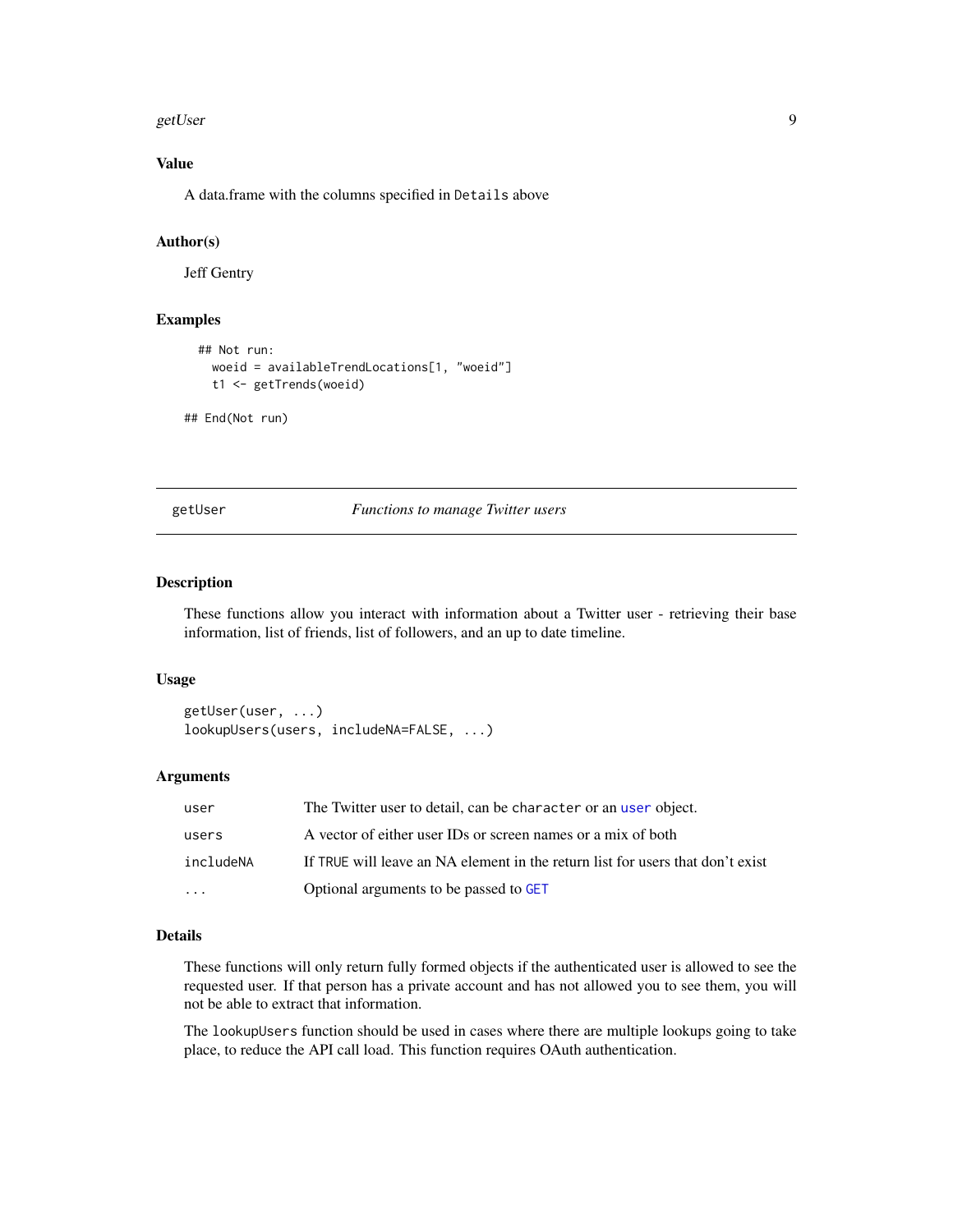# <span id="page-9-0"></span>Value

The getUser function returns an object of class [user](#page-26-1).

The lookupUsers function will return a list of [user](#page-26-1) objects, sorted in the order of the users argument, with names being the particular element of users that it matches to. If the includeNA argument is set to FALSE (default), any non-existing users will be dropped from the list.

### Author(s)

Jeff Gentry

# See Also

[mentions](#page-23-1)

#### Examples

```
## Not run:
  tuser <- getUser('geoffjentry')
  users <- lookupUsers(c('geoffjentry', 'whitehouse'))
```
## End(Not run)

get\_latest\_tweet\_id *A function to retrieve the most recent tweet ID from a database*

# Description

Given a registered database backend which contains a table of tweets, will return the ID of the most recent tweet stored in that table

# Usage

```
get_latest_tweet_id(table_name = "tweets")
```
#### Arguments

table\_name The name of the table in the database containing tweets

#### Details

A wrapper around a select max(id) on the table\_name

# Value

The ID of the most recent tweet in the table, or a [stop](#page-0-0) if the table is empty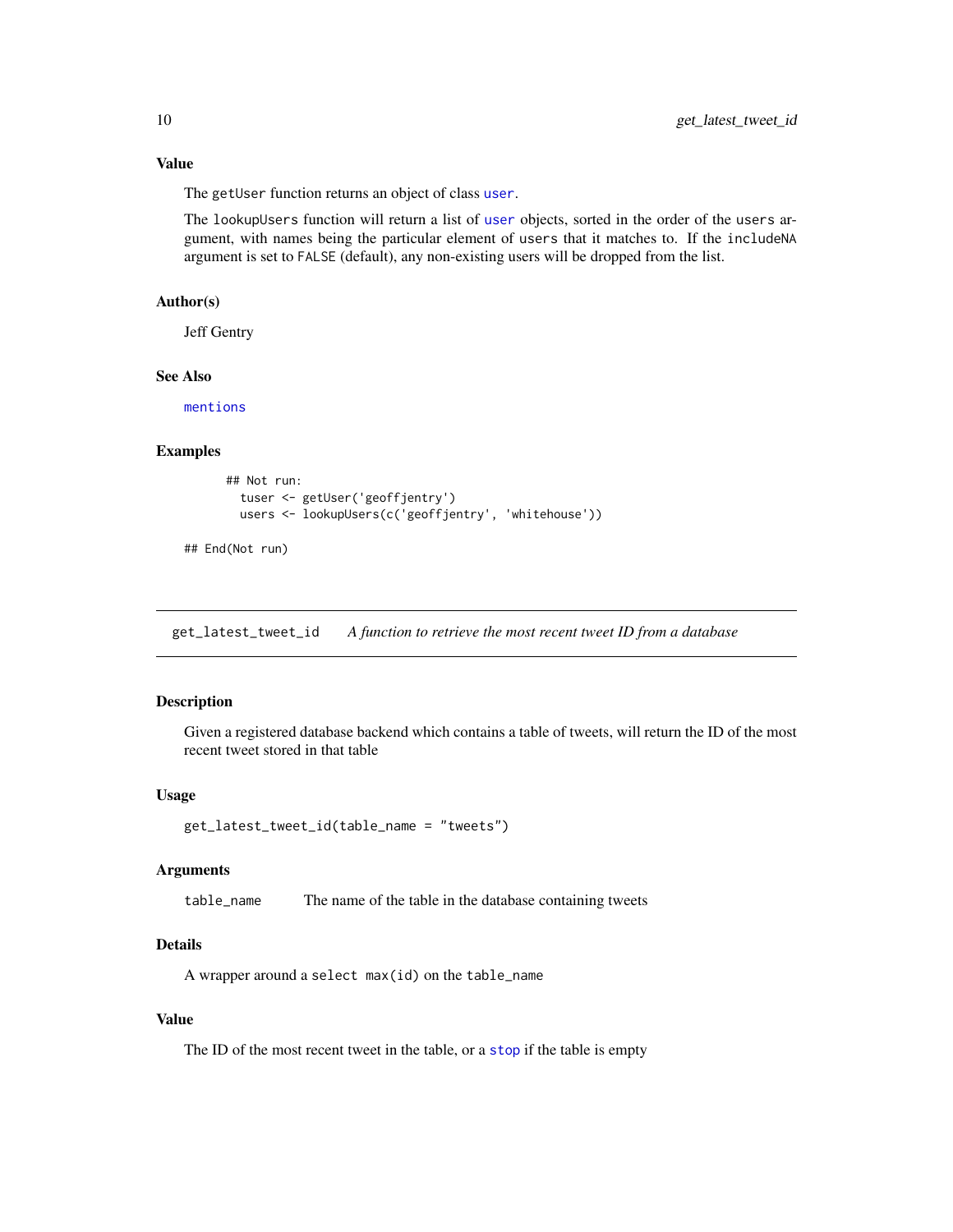# <span id="page-10-0"></span>import\_statuses 11

#### Author(s)

Jeff Gentry

#### See Also

[register\\_db\\_backend](#page-13-1)

#### Examples

```
## Not run:
  register_sqlite_backend("sqlit_file")
  get_latest_tweet_id("rstats_tweets")
```

```
## End(Not run)
```
import\_statuses *Functions to import twitteR objects from various sources*

#### Description

Functions designed to import data into twitteR objects from a variety of data sources. Currently only JSON is supported, and this entire branch of functionality should be considered experimental & under development.

# Usage

```
import_statuses(raw_data, conversion_func = json_to_statuses)
import_trends(raw_data, conversion_func = json_to_trends)
import_users(raw_data, conversion_func = json_to_users)
import_obj(raw_data, conversion_func, ...)
json_to_users(raw_data)
json_to_statuses(raw_data)
json_to_trends(raw_data)
```
#### Arguments

| raw_data                | Data to be be parsed via the prescribed function                   |
|-------------------------|--------------------------------------------------------------------|
| conversion_func         |                                                                    |
|                         | The function to convert raw_data into the specified twitteR object |
| $\cdot$ $\cdot$ $\cdot$ | Arguments to pass along to conversion func                         |

# Value

A list of twitteR objects of the appropriate type, e.g. [status](#page-20-1), [user](#page-26-1), etc

#### Author(s)

Jeff Gentry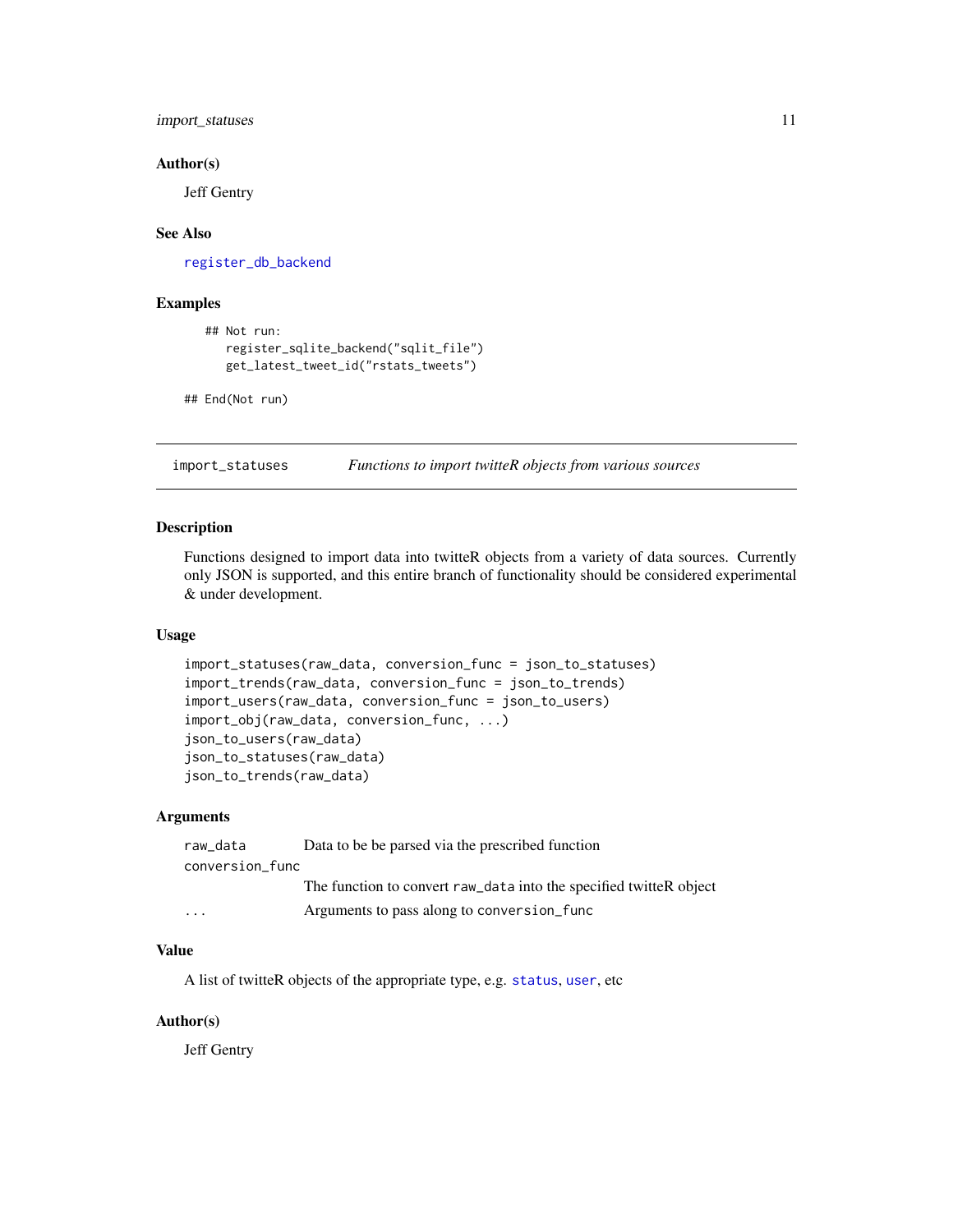# See Also

[status](#page-20-1), [user](#page-26-1)

#### Examples

```
## Not run:
  status_list = import_statuses(list_of_status_json)
```
## End(Not run)

<span id="page-11-2"></span>load\_tweets\_db *Functions to persist/load twitteR data to a database*

#### <span id="page-11-1"></span>Description

These functions allow a user to store twitteR based data to a database backend as well as retrieving previously stored data

# Usage

```
store_tweets_db(tweets, table_name="tweets")
store_users_db(users, table_name="users")
load_users_db(as.data.frame = FALSE, table_name = "users")
load_tweets_db(as.data.frame = FALSE, table_name = "tweets")
```
#### Arguments

| tweets     | A list of status objects to persist to the database                                       |
|------------|-------------------------------------------------------------------------------------------|
| users      | A list of user objects to persist to the database                                         |
|            | as, data, frame if TRUE, data will be returned as a data.frame instead of twitteR objects |
| table_name | The database table to use for storing and loading                                         |

# Value

store\_tweets\_db and store\_users\_db return TRUE of FALSE based on their success or not. The loading functions return either a data. frame of the data (representing the underlying table) or a list of the appropriate twitteR objects.

### Author(s)

Jeff Gentry

# See Also

[register\\_db\\_backend](#page-13-1), [register\\_sqlite\\_backend](#page-13-2), [register\\_mysql\\_backend](#page-13-2)

<span id="page-11-0"></span>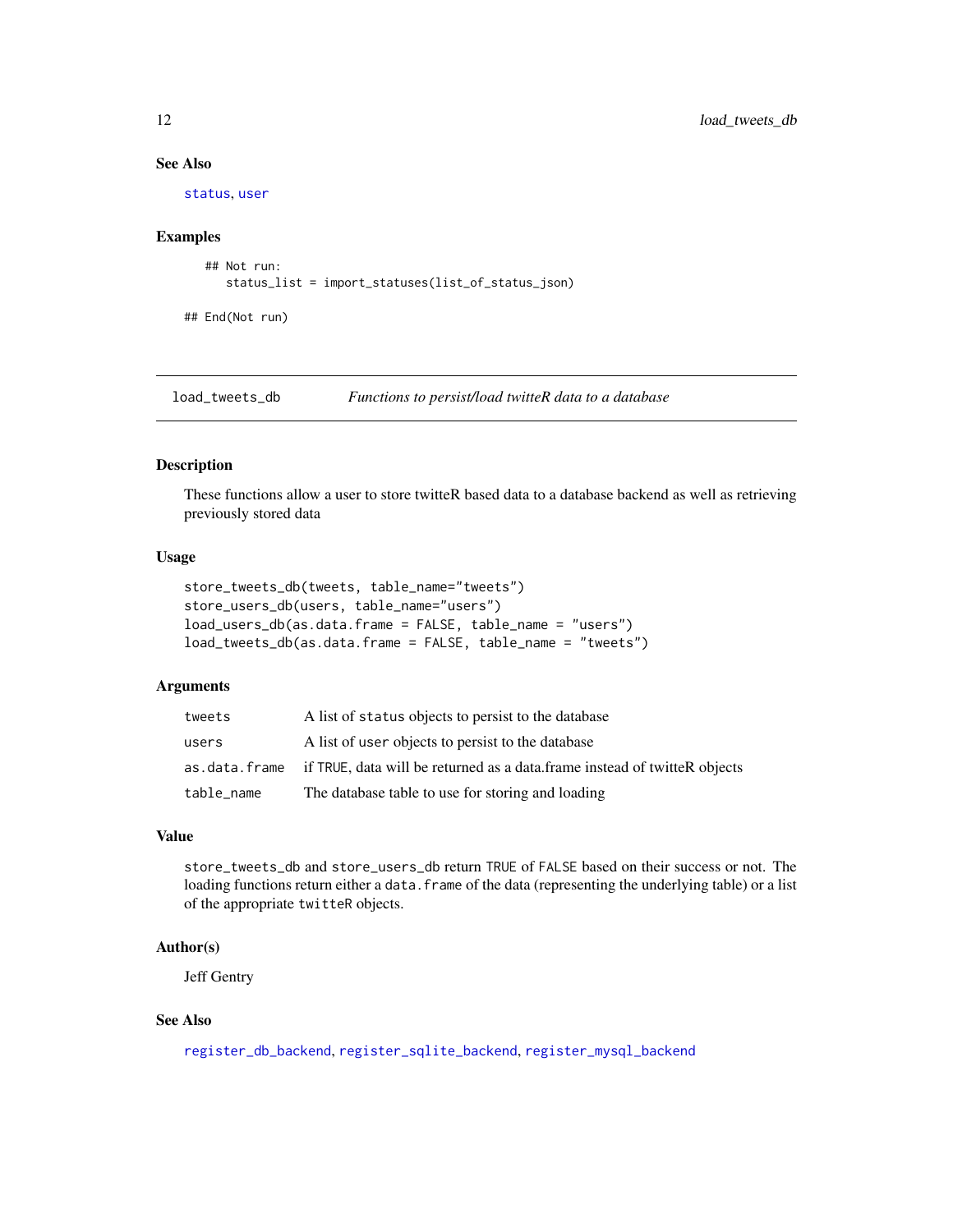# <span id="page-12-0"></span>registerTwitterOAuth 13

# Examples

```
## Not run:
register_sqlite_backend("/path/to/sqlite/file")
tweets = searchTwitter("#scala")
store_tweets_db(tweets)
 from_db = load_tweets_db()
```
## End(Not run)

<span id="page-12-1"></span>registerTwitterOAuth *Register OAuth credentials to twitter R session*

#### Description

These functions are deprecated

# Usage

```
getTwitterOAuth(consumer_key, consumer_secret)
registerTwitterOAuth(oauth)
```
# Arguments

| consumer_key    | The consumer key supplied by Twitter    |
|-----------------|-----------------------------------------|
| consumer secret |                                         |
|                 | The consumer secret supplied by Twitter |
| oauth           | An object of class 0Auth                |

# Details

These functions are deprecated, see [setup\\_twitter\\_oauth](#page-18-1)

# Value

TRUE on success, otherwise an error will be thrown

#### Author(s)

Jeff Gentry

#### See Also

setup\_twitter\_oauth

#### Examples

```
## Not run:
   fakeExample = 5
```
## End(Not run)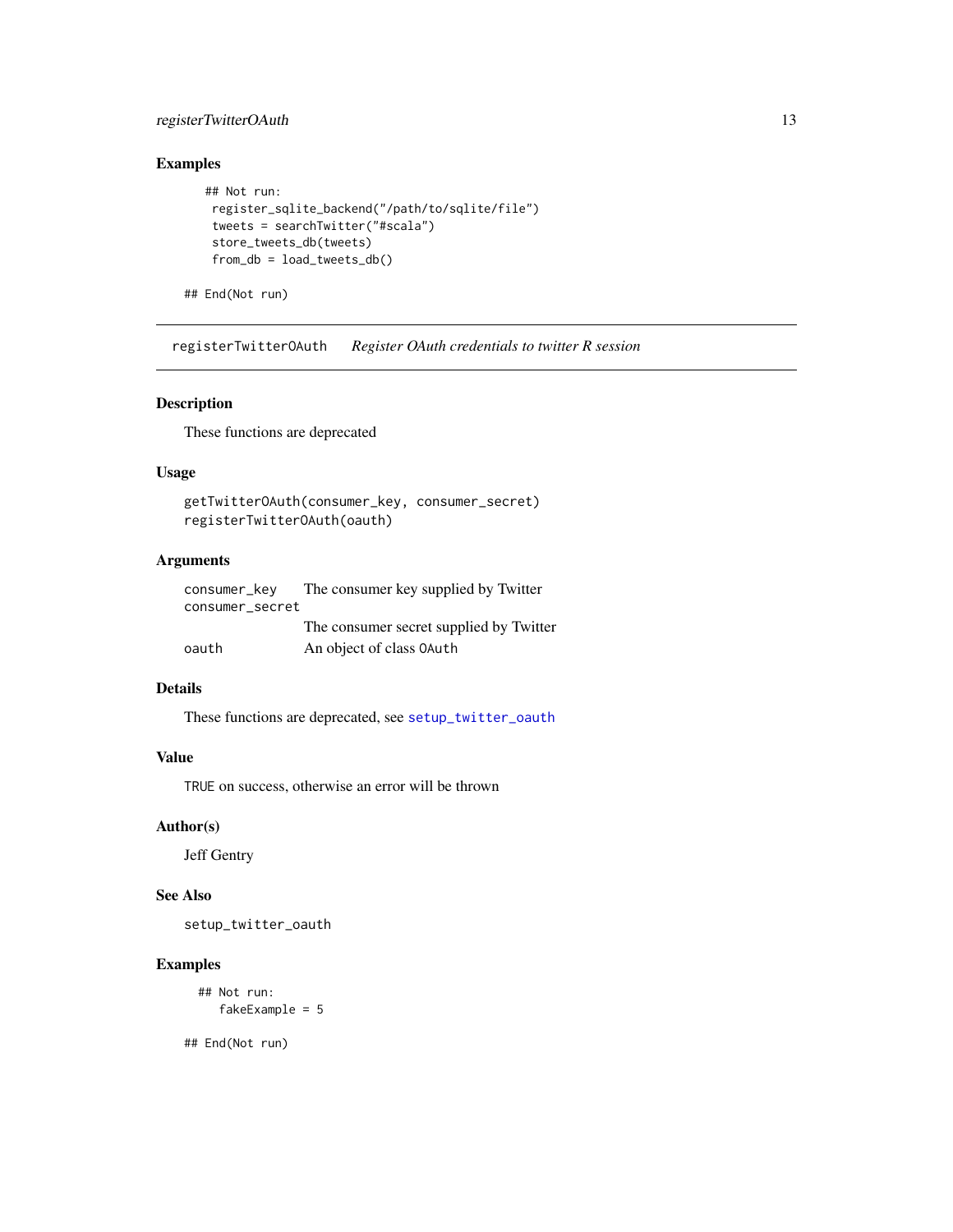<span id="page-13-1"></span><span id="page-13-0"></span>register\_db\_backend *Functions to setup a database backend for twitteR*

#### <span id="page-13-2"></span>Description

twitteR can have a database backend registered from which to store and load tweet and user data. These functions provide mechanisms for setting up the connection within twitteR

#### Usage

```
register_db_backend(db_handle)
register_sqlite_backend(sqlite_file, ...)
register_mysql_backend(db_name, host, user, password, ...)
```
# Arguments

| db_handle   | A DBI connection                         |
|-------------|------------------------------------------|
| sqlite_file | File path for a SQLite file              |
| db_name     | Name of the database to connect to       |
| host        | Hostname the database is on              |
| user        | username to connect to the database with |
| password    | password to connect to the database with |
|             | extra arguments to pass to dbConnect     |

#### Details

Currently only RSQLite and RMySQL are supported. To use either of these DBI implementations the appropriate packages will need to be installed.

The register\_sqlite\_backend and register\_mysql\_backend are convenience wrappers to both create the DBI connection and call register\_db\_backend for you.

# Value

The DBI connection, invisibly

#### Author(s)

Jeff Gentry

# See Also

[store\\_tweets\\_db](#page-11-1), [store\\_users\\_db](#page-11-1), [load\\_tweets\\_db](#page-11-2), [load\\_users\\_db](#page-11-1)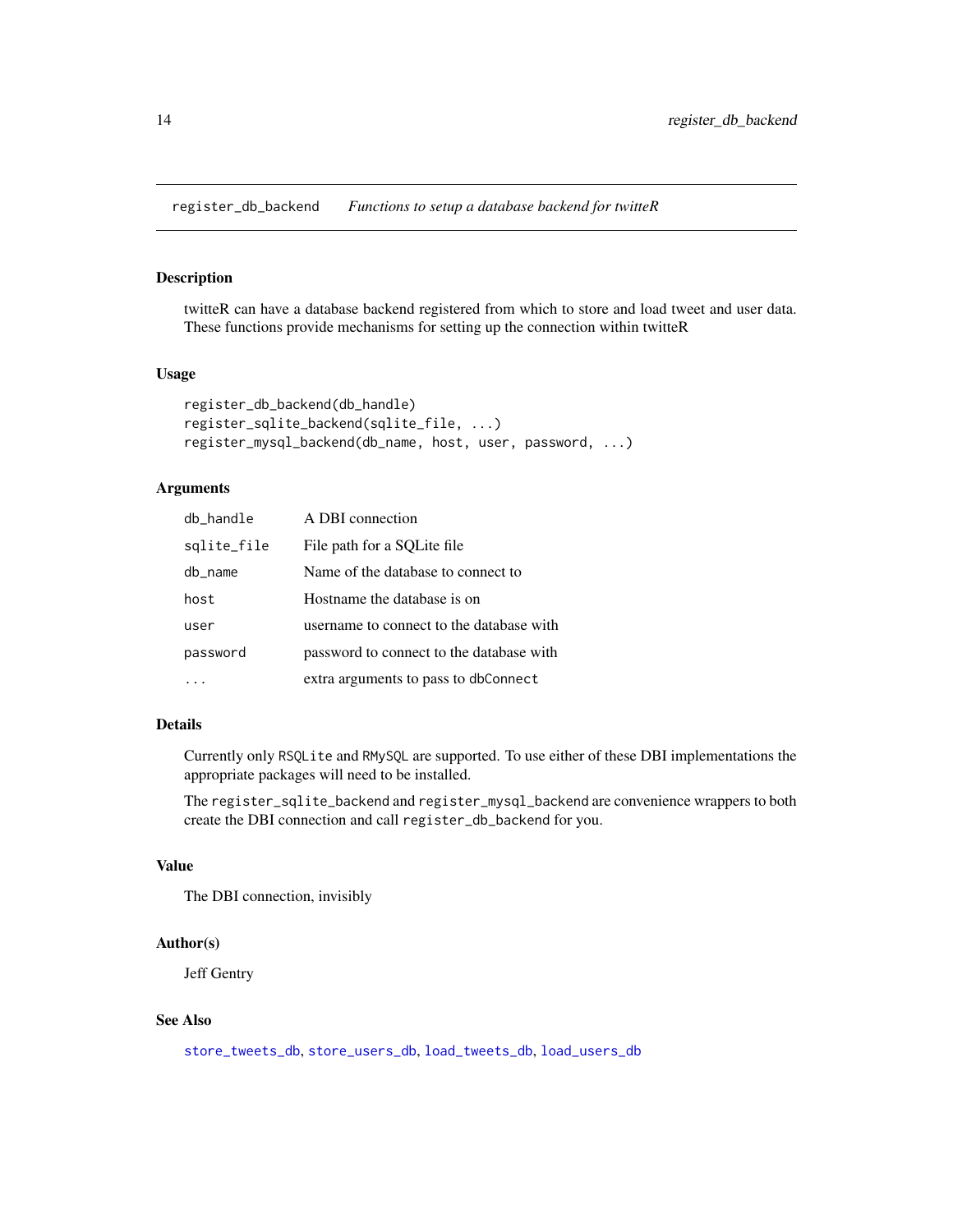#### <span id="page-14-0"></span>retweets and the set of the set of the set of the set of the set of the set of the set of the set of the set of the set of the set of the set of the set of the set of the set of the set of the set of the set of the set of

# Examples

```
## Not run:
register_sqlite_backend("/path/to/sqlite/file")
tweets = searchTwitter("#scala")
store_tweets_db(tweets)
 from_db = load_tweets_db()
```
## End(Not run)

retweets *Functions to work with retweets*

# Description

These functions can be used to return retweets or users who retweeted a tweet

# Usage

retweets(id,  $n = 20, ...$ )

# Arguments

| id      | The ID of the tweet to get retweet information on |
|---------|---------------------------------------------------|
| n       | The number of results to return, up to 100        |
| $\cdot$ | Further arguments to pass on to httr              |

# Value

For retweets the n most recent retweets of the original tweet. For retweeters the n most recent users who have retweeted this tweet.

# Author(s)

Jeff Gentry

# See Also

[showStatus](#page-19-1)

# Examples

```
## Not run:
  retweets("21947795900469248")
   st = showStatus("21947795900469248")
   retweeters(st$getId())
```
## End(Not run)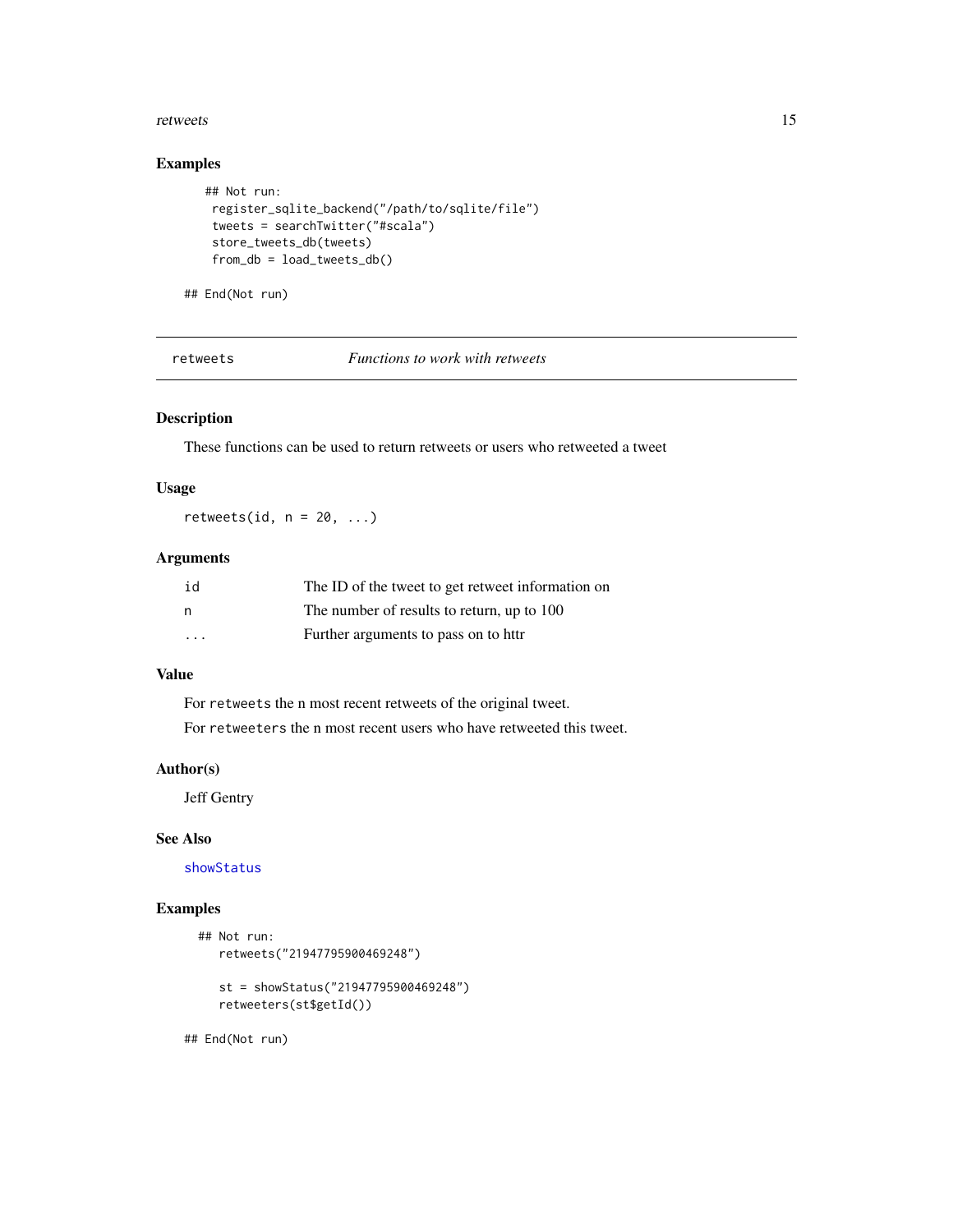<span id="page-15-1"></span><span id="page-15-0"></span>searchTwitter *Search twitter*

# Description

This function will issue a search of Twitter based on a supplied search string.

#### Usage

```
searchTwitter(searchString, n=25, lang=NULL, since=NULL, until=NULL,
              locale=NULL, geocode=NULL, sinceID=NULL, maxID=NULL,
     resultType=NULL, retryOnRateLimit=120, ...)
Rtweets(n=25, lang=NULL, since=NULL, ...)
```
#### Arguments

| searchString     | Search query to issue to twitter. Use "+" to separate query terms.                                                                                                                                                        |
|------------------|---------------------------------------------------------------------------------------------------------------------------------------------------------------------------------------------------------------------------|
| n                | The maximum number of tweets to return                                                                                                                                                                                    |
| lang             | If not NULL, restricts tweets to the given language, given by an ISO 639-1 code                                                                                                                                           |
| since            | If not NULL, restricts tweets to those since the given date. Date is to be formatted<br>as YYYY-MM-DD                                                                                                                     |
| until            | If not NULL, restricts tweets to those up until the given date. Date is to be for-<br>matted as YYYY-MM-DD                                                                                                                |
| locale           | If not NULL, will set the locale for the search. As of 03/06/11 only ja is effective,<br>as per the Twitter API                                                                                                           |
| geocode          | If not NULL, returns tweets by users located within a given radius of the given<br>latitude/longitude. See Details below for more information                                                                             |
| sinceID          | If not NULL, returns tweets with IDs greater (ie newer) than the specified ID                                                                                                                                             |
| maxID            | If not NULL, returns tweets with IDs smaller (ie older) than the specified ID                                                                                                                                             |
| resultType       | If not NULL, returns filtered tweets as per value. See details for allowed values.                                                                                                                                        |
| retryOnRateLimit |                                                                                                                                                                                                                           |
|                  | If non-zero the search command will block retry up to $X$ times if the rate limit<br>is experienced. This might lead to a much longer run time but the task will<br>eventually complete if the retry count is high enough |
| $\cdots$         | Optional arguments to be passed to GET                                                                                                                                                                                    |

#### Details

These commands will return any authorized tweets which match the search criteria. Note that there are pagination restrictions as well as other limits on what can be searched, so it is always possible to not retrieve as many tweets as was requested with the n argument. Authorized tweets are public tweets as well as those protected tweets that are available to the user after authenticating via [registerTwitterOAuth](#page-12-1).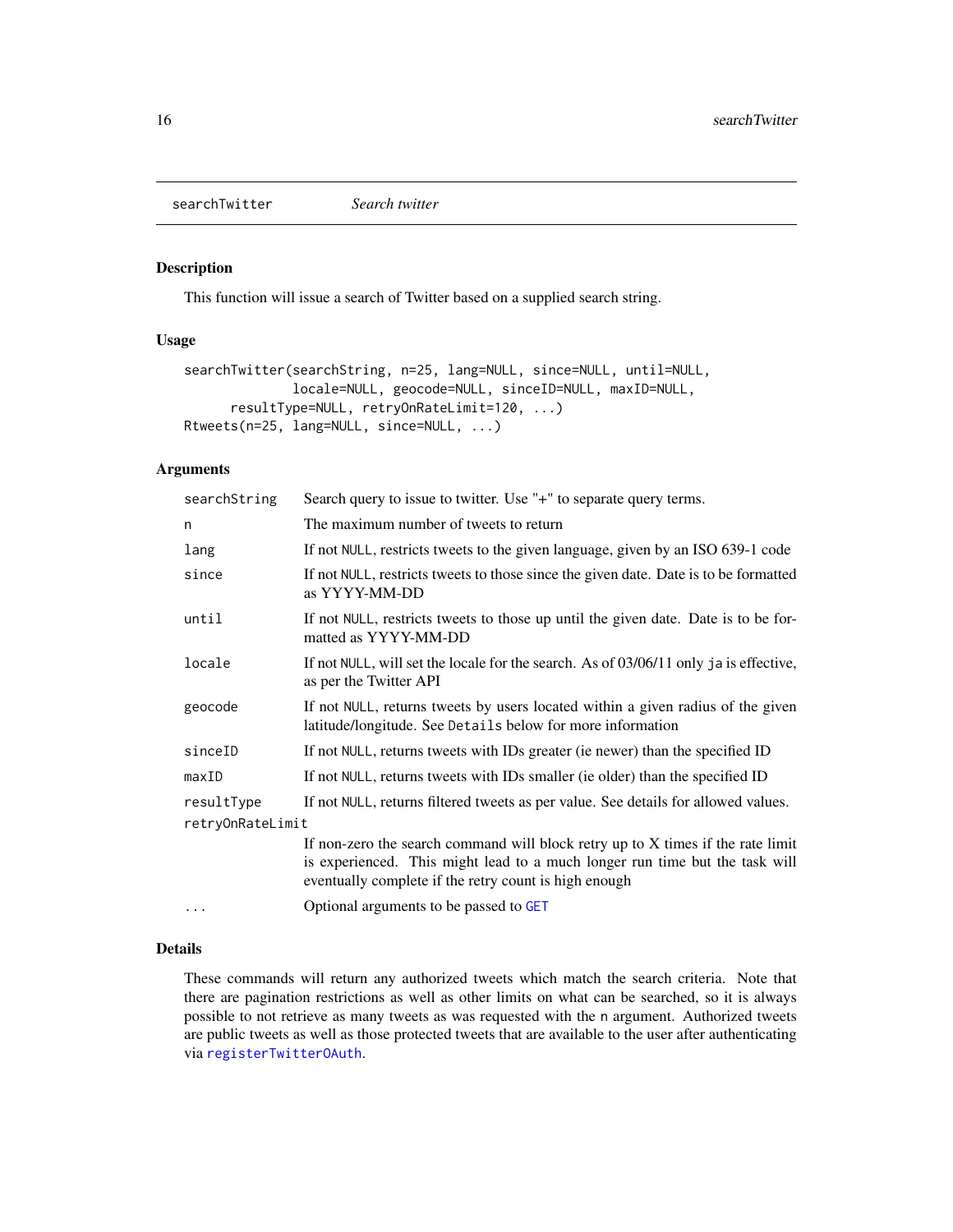# <span id="page-16-0"></span>searchTwitter 17

The searchString is always required. Terms can contain spaces, and multiple terms should be separated with "+".

For the geocode argument, the values are given in the format latitude, longitude, radius, where the radius can have either mi (miles) or km (kilometers) as a unit. For example geocode='37.781157,-122.39720,1mi'.

For the sinceID argument, if the requested ID value is older than the oldest available tweets, the API will return tweets starting from the oldest ID available.

For the maxID argument, tweets upto this ID value will be returned starting from the oldest ID available. Useful for paging.

The resultType argument specifies the type of search results received in API response. Default is mixed. Allowed values are mixed (includes popular + real time results), recent (returns the most recent results) and popular (returns only the most popular results).

The Rtweets function is a wrapper around searchTwitter which hardcodes in a search for #rstats.

#### Value

A list of [status](#page-20-1) objects

#### Author(s)

Jeff Gentry

#### See Also

[status](#page-20-1)

# Examples

```
## Not run:
 searchTwitter("#beer", n=100)
       Rtweets(n=37)
 ## Search between two dates
        searchTwitter('charlie sheen', since='2011-03-01', until='2011-03-02')
 ## geocoded results
 searchTwitter('patriots', geocode='42.375,-71.1061111,10mi')
  ## using resultType
  searchTwitter('world cup+brazil', resultType="popular", n=15)
  searchTwitter('from:hadleywickham', resultType="recent", n=10)
```
## End(Not run)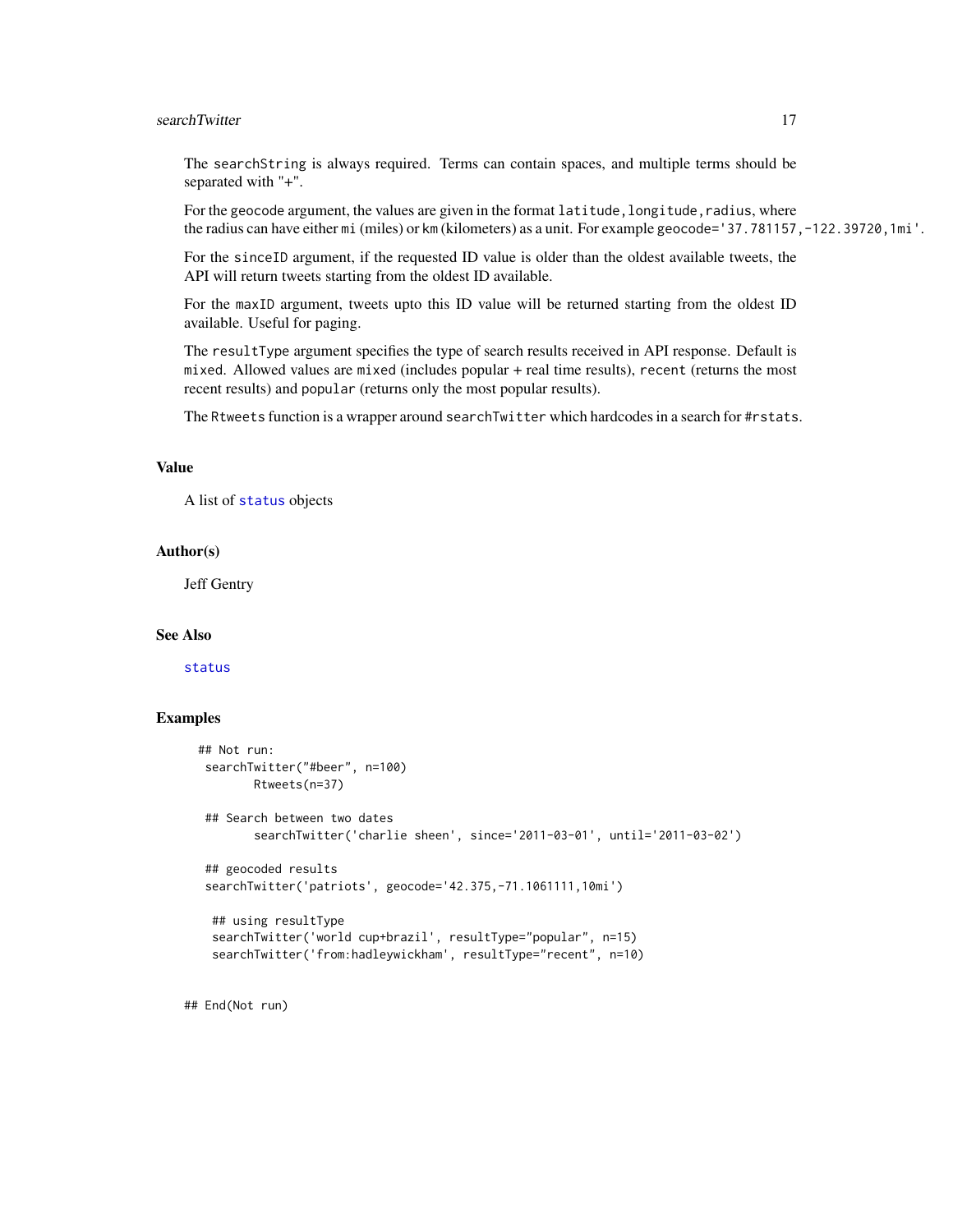```
search_twitter_and_store
```
*A function to store searched tweets to a database*

#### Description

A convenience function designed to wrap the process of running a twitter search and pushing the results to a database. If this is called more than once, the search will start with the most recent tweet already stored.

#### Usage

```
search_twitter_and_store(searchString, table_name = "tweets", lang = NULL,
  locale = NULL, geocode = NULL, retryOnRateLimit = 120, ...
```
#### Arguments

| searchString     | The search string to use, e.g. as one would in searchTwitter                                                                                                                                                            |
|------------------|-------------------------------------------------------------------------------------------------------------------------------------------------------------------------------------------------------------------------|
| table_name       | The database to store the tweets to, see register_db_backend                                                                                                                                                            |
| lang             | If not NULL, restricts tweets to the given language, given by an ISO 639-1 code                                                                                                                                         |
| locale           | If not NULL, will set the locale for the search. As of $03/06/11$ only ja is effective,<br>as per the Twitter API                                                                                                       |
| geocode          | If not NULL, returns tweets by users located within a given radius of the given<br>latitude/longitude. See Details in link{searchTwitter}                                                                               |
| retryOnRateLimit |                                                                                                                                                                                                                         |
|                  | If non-zero the search command will block retry up to X times if the rate limit<br>is experienced. This might lead to a much longer run time but the task will<br>eventually complete if the retry count is high enough |
| .                | Optional arguments to be passed to GET                                                                                                                                                                                  |
|                  |                                                                                                                                                                                                                         |

#### Details

All arguments but table\_name are being passed directly to [searchTwitter](#page-15-1).

This function will check if table\_name exists, and if so will also use a sinceID of the most recent ID in the table. The search is performed, the returned tweets are stored in the database via [store\\_tweets\\_db](#page-11-1).

# Value

The number of tweets stored

#### Note

Jeff Gentry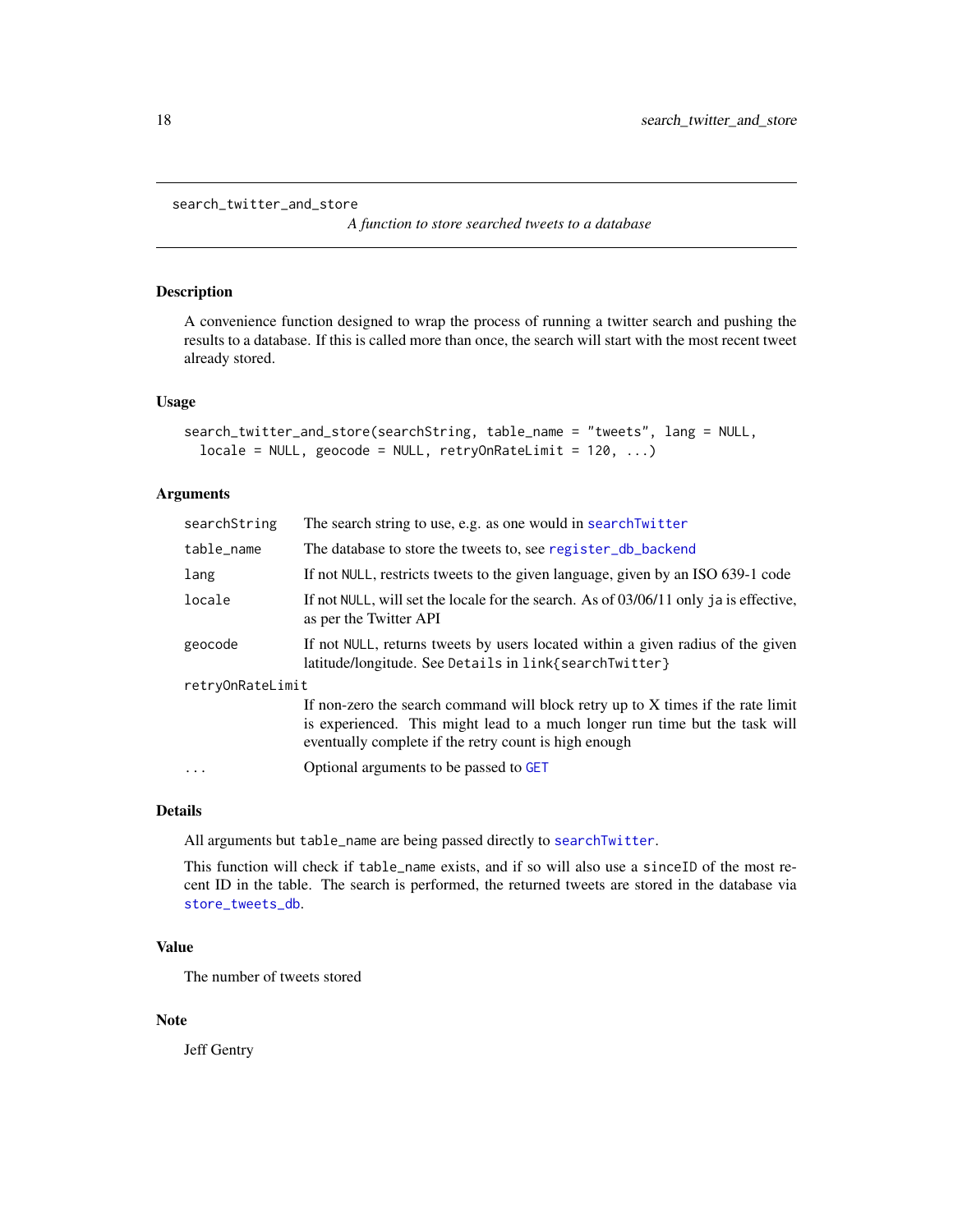<span id="page-18-0"></span>setup\_twitter\_oauth 19

# See Also

[register\\_db\\_backend](#page-13-1), [searchTwitter](#page-15-1), [store\\_tweets\\_db](#page-11-1)

#### Examples

```
## Not run:
     register_sqlite_backend("sqlit_file")
     n = search_twitter_and_store("#rstats", "rstats_tweets")
```
## End(Not run)

<span id="page-18-1"></span>setup\_twitter\_oauth *Sets up the OAuth credentials for a twitteR session*

# Description

This function wraps the OAuth authentication handshake functions from the httr package for a twitteR session

# Usage

setup\_twitter\_oauth(consumer\_key, consumer\_secret, access\_token=NULL, access\_secret=NULL)

#### Arguments

| consumer_key    | The consumer key supplied by Twitter    |
|-----------------|-----------------------------------------|
| consumer_secret |                                         |
|                 | The consumer secret supplied by Twitter |
| access_token    | The access token supplied by Twitter    |
| access_secret   | The access secret supplied by Twitter   |

# Details

The httr package can cache authentication. See [Token](#page-0-0) for details

If both access\_token and access\_secret are set (i.e. not NULL), these will be supplied directly to the OAuth authentication instead of the browser based authentication dance one would normally experience. This requires you to already know the access tokens for your Twitter app. The usefuleness of this feature is primarily in a headless environment where a web browser is not available.

# Value

This is called for its side effect

# Author(s)

Jeff Gentry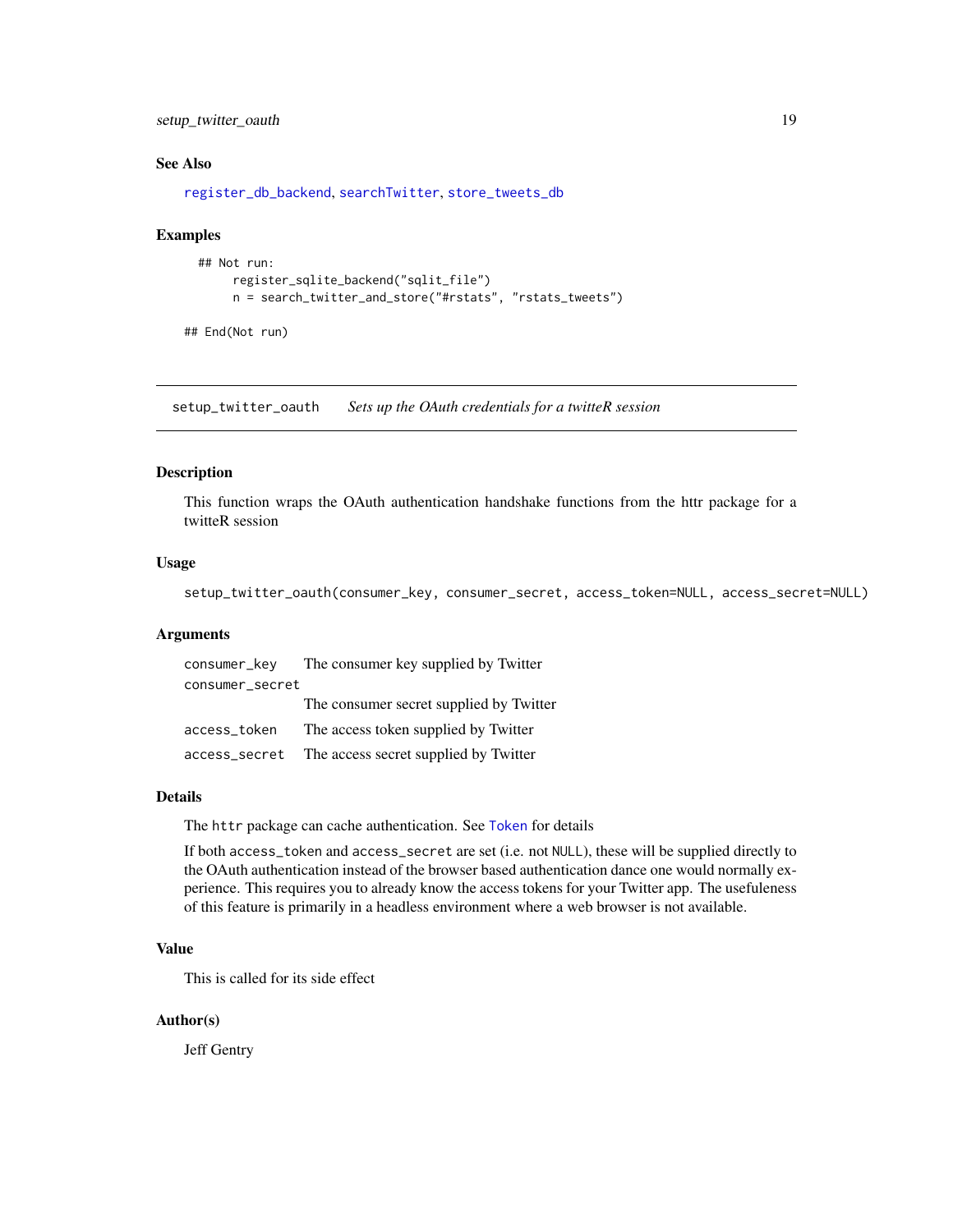# See Also

[Token](#page-0-0), [GET](#page-0-0), [POST](#page-0-0)

# Examples

```
## Not run:
   setup_twitter_oauth("CONSUMER_KEY", "CONSUMER_SECRET")
```
## End(Not run)

<span id="page-19-1"></span>

showStatus *Functions to return statuses*

#### Description

These functions can be used to retrieve specific tweets from the server

# Usage

showStatus(id, ...) lookup\_statuses(ids, ...)

#### Arguments

| id                      | ID of a specific tweet, should be a String, but numbers are accepted  |
|-------------------------|-----------------------------------------------------------------------|
| ids                     | A vector of IDs to lookup, should be Strings but numbers are accepted |
| $\cdot$ $\cdot$ $\cdot$ | Optional arguments to be passed to GET (or POST, see Details)         |

# Details

Ideally a POST request would be used for lookup\_statuses, however currently there is a problem (issue 78 on github) and GET is used.

#### Value

For showStatus, an object of class [status](#page-20-1)

For lookup\_statuses, a list of [status](#page-20-1) objects. Note that these will not be in the same order as the ids argument and that any id which could not be retrieved will not be present.

#### Author(s)

Jeff Gentry

# See Also

[status](#page-20-1)

<span id="page-19-0"></span>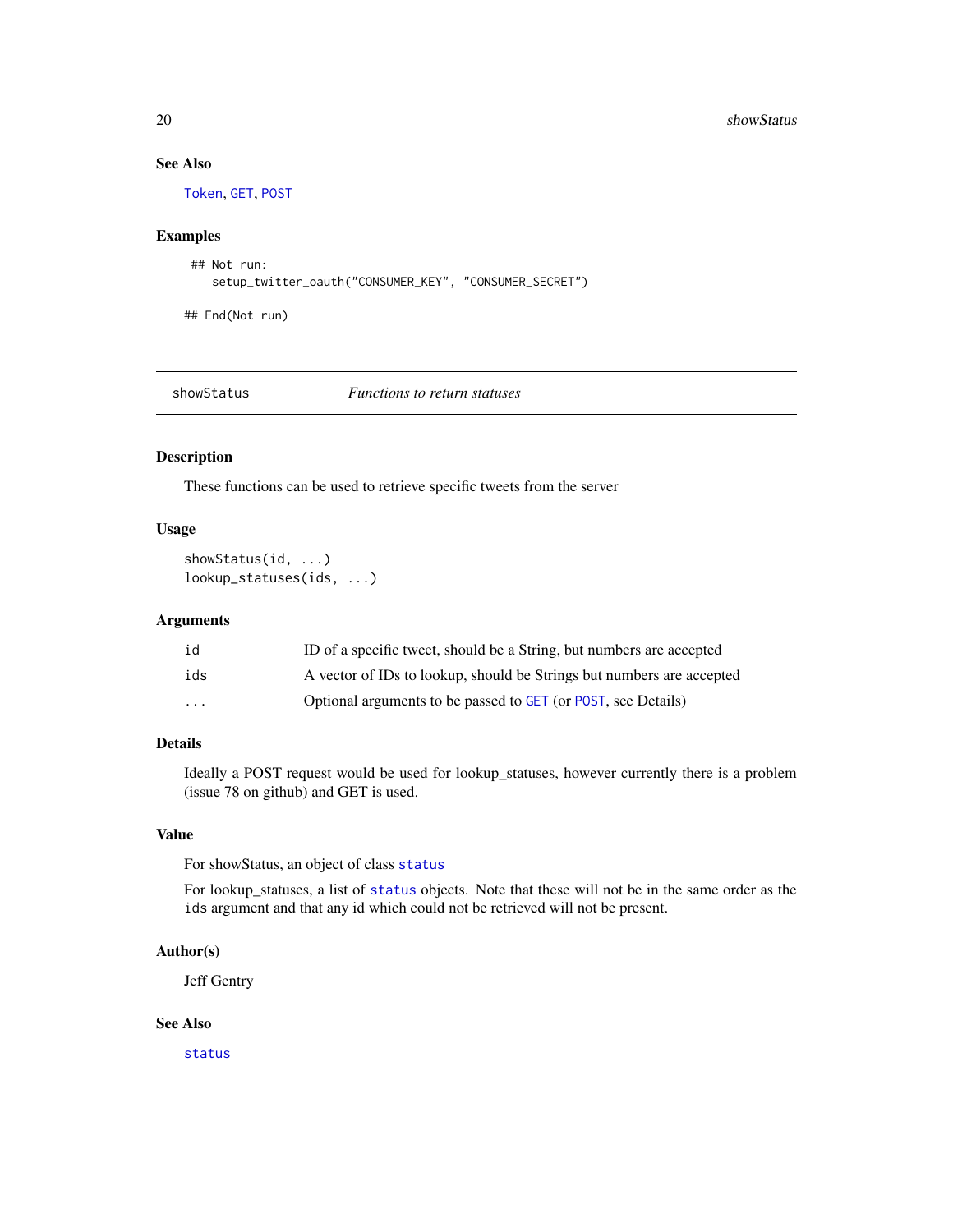#### <span id="page-20-0"></span>status-class 21

#### Examples

```
## Not run:
   showStatus('123')
   lookup_statuses(c("123", "234", "456"))
```
## End(Not run)

#### status-class *Class to contain a Twitter status*

#### <span id="page-20-1"></span>Description

Container for Twitter status messages, including the text as well as basic information

#### Details

The status class is implemented as a reference class. This class was previously implemented as an S4 class, and for backward compatibility purposes the old S4 accessor methods have been left in, although new code should not be written with these. An instance of a generator for this class is provided as a convenience to the user as it is configured to handle most standard cases. To access this generator, use the object statusFactory. Accessor set  $\&$  get methods are provided for every field using reference class \$accessors() methodology (see [setRefClass](#page-0-0) for more details). As an example, the screenName field could be accessed using object\$getScreenName and object\$setScreenName.

The constructor of this object assumes that the user is passing in a JSON encoded Twitter status. It is also possible to directly pass in the arguments.

#### Fields

text: The text of the status screenName: Screen name of the user who posted this status id: ID of this status replyToSN: Screen name of the user this is in reply to replyToUID: ID of the user this was in reply to statusSource: Source user agent for this tweet created: When this status was created truncated: Whether this status was truncated favorited: Whether this status has been favorited retweeted: TRUE if this status has been retweeted retweetCount: The number of times this status has been retweeted

#### **Methods**

toDataFrame: Converts this into a one row [data.frame](#page-0-0), with each field representing a column. This can also be accomplished by the S4 style as.data.frame(objectName).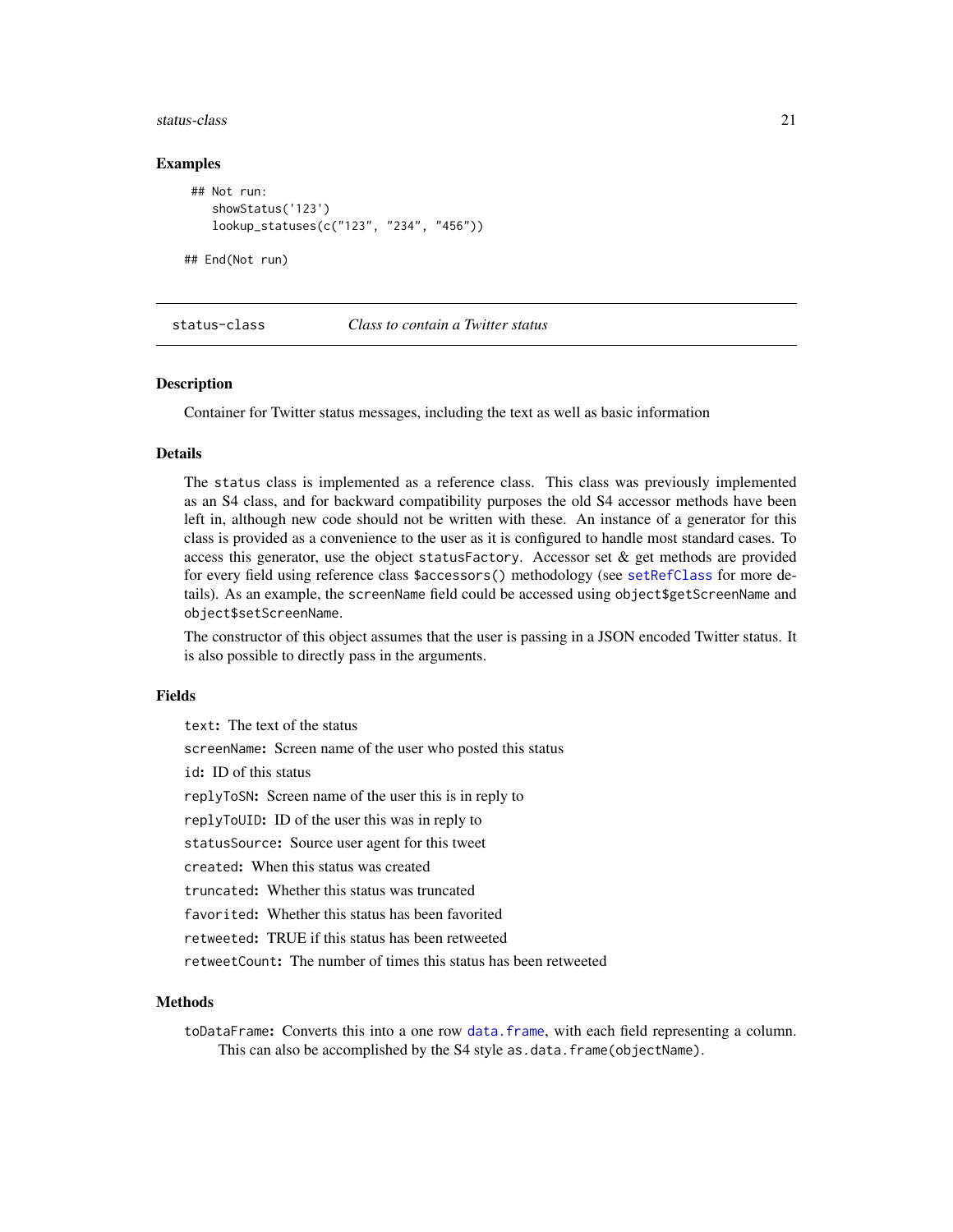#### <span id="page-21-0"></span>Author(s)

Jeff Gentry

#### See Also

[userTimeline](#page-23-1), [setRefClass](#page-0-0)

# Examples

```
## Not run:
    st <- statusFactory$new(screenName="test", text="test message")
     st$getScreenName()
     st$getText()
     ## Assume 'json' is the return from a Twitter call
     st <- statusFactory$new(json)
     st$getScreenName()
## End(Not run)
```
strip\_retweets *A function to remove retweets*

# Description

Given a list of status objects, will remove retweets from the list to provide a "pure" set of tweets.

#### Usage

```
strip_retweets(tweets, strip_manual = TRUE, strip_mt = TRUE)
```
# Arguments

| tweets       | A list of status objects                      |
|--------------|-----------------------------------------------|
| strip_manual | If TRUE will remove old style manual retweets |
| strip_mt     | If TRUE will remove modified tweets (MT)      |

# Details

Newer style retweets are summarily removed regardless of options.

Older style retweets (aka manual retweets) are tweets of the form RT @user blah blah. If strip\_manual is TRUE, tweets containing the RT string will have everything including and to the right of the RT will be removed. Everything to the left of the RT will remain, as this should be original content.

If strip\_mt is TRUE, tweets will be stripped in the same manner as strip\_manual but using the string MT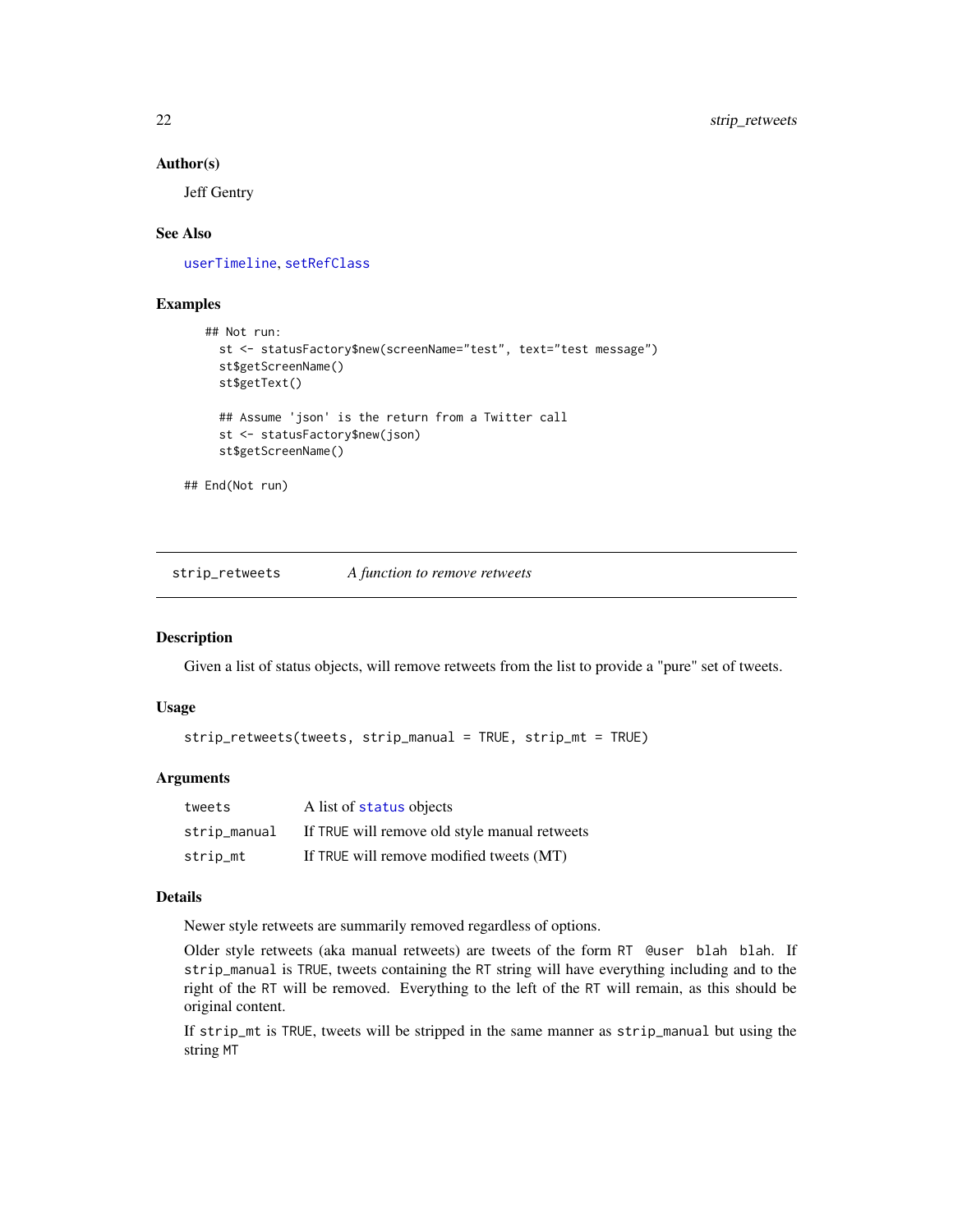#### <span id="page-22-0"></span>taskStatus 23

# Value

A list of status objects with retweeted content removed

#### Author(s)

Jeff Gentry

#### See Also

[status](#page-20-1)

# Examples

```
## Not run:
 tweets = searchTwitter("stuff")
 no_retweets = strip_retweets(tweets)
```
## End(Not run)

taskStatus *A function to send a Twitter DM after completion of a task*

# Description

This function will run an R expression and send a direct message to a specified user on success or failure.

# Usage

```
taskStatus(expr, to, msg="")
```
#### Arguments

| expr | An R expression that will be run                                   |
|------|--------------------------------------------------------------------|
| to   | The user to send a message to, either character or an user object. |
| msg  | An extra message to append to the standard DM                      |

# Details

This function will run expr, and send a Direct Message (DM) upon completion which will report the expression's success or failure.

# Value

Either the value of the expression or an object of class try-error.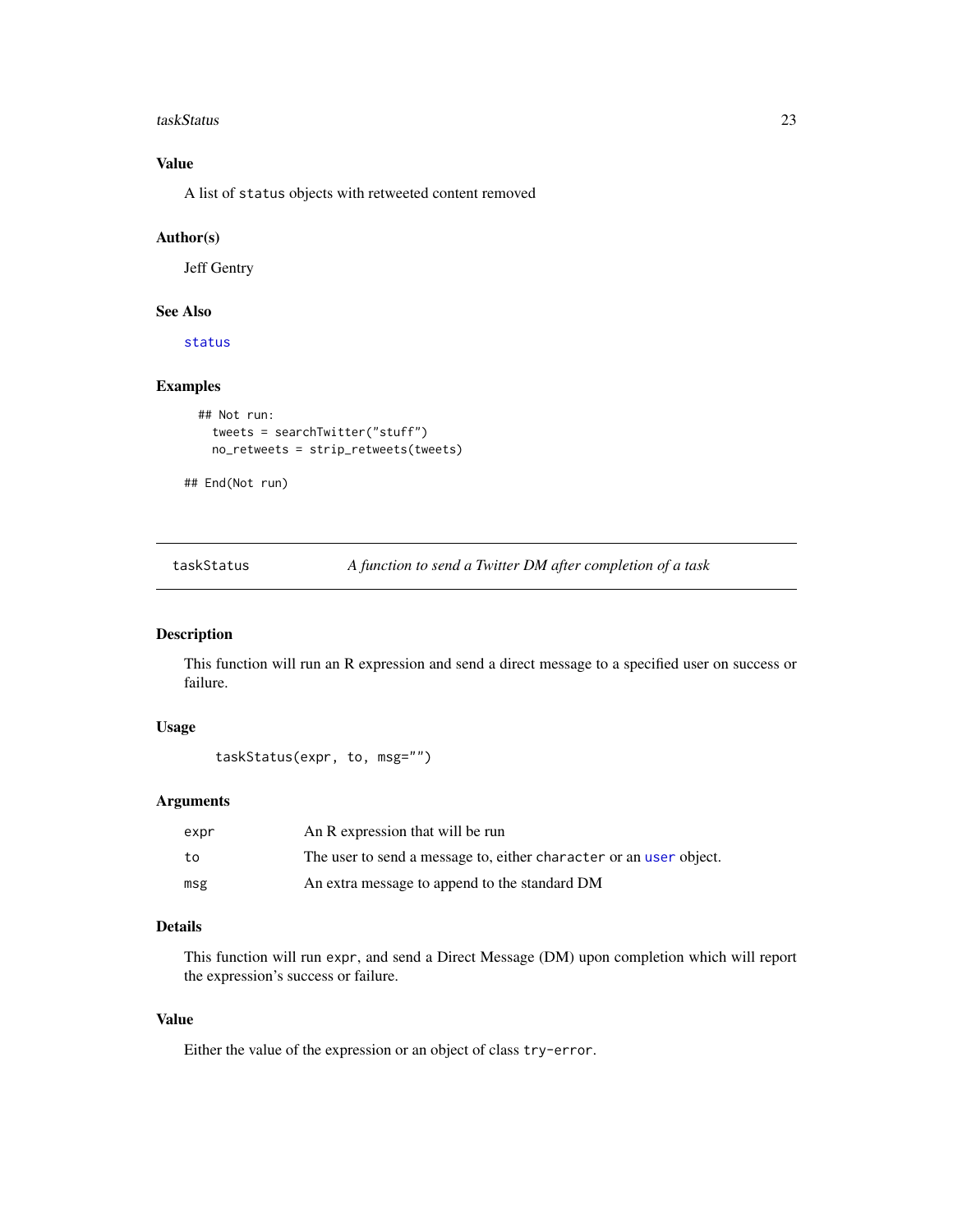#### 24 timelines and the contract of the contract of the contract of the contract of the contract of the contract of the contract of the contract of the contract of the contract of the contract of the contract of the contract

# Author(s)

Jeff Gentry

# See Also

[dmSend](#page-3-1)

# Examples

```
## Not run:
   taskStatus(z<-5, "username", session=sess)
```
## End(Not run)

timelines *Functions to view Twitter timelines*

# <span id="page-23-1"></span>Description

These functions will allow you to retrieve various timelines within the Twitter universe

# Usage

```
userTimeline(user, n=20, maxID=NULL, sinceID=NULL, includeRts=FALSE,
  excludeReplies=FALSE, ...)
homeTimeline(n=25, maxID=NULL, sinceID=NULL, ...)
mentions(n=25, maxID=NULL, sinceID=NULL, ...)
retweetsOfMe(n=25, maxID=NULL, sinceID=NULL, ...)
```
# Arguments

| user       | The Twitter user to detail, can be character or an user object.                               |
|------------|-----------------------------------------------------------------------------------------------|
| n          | Number of tweets to retrieve, up to a maximum of 3200                                         |
| maxID      | Maximum ID to search for                                                                      |
| sinceID    | Minimum (not inclusive) ID to search for                                                      |
| includeRts | If FALSE any native retweets (not old style RT retweets) will be stripped from<br>the results |
|            | excludeReplies if TRUE any replies are stripped from the results                              |
| $\cdot$    | Optional arguments to be passed to GET                                                        |

# Value

A list of [status](#page-20-1) objects

# Author(s)

Jeff Gentry

<span id="page-23-0"></span>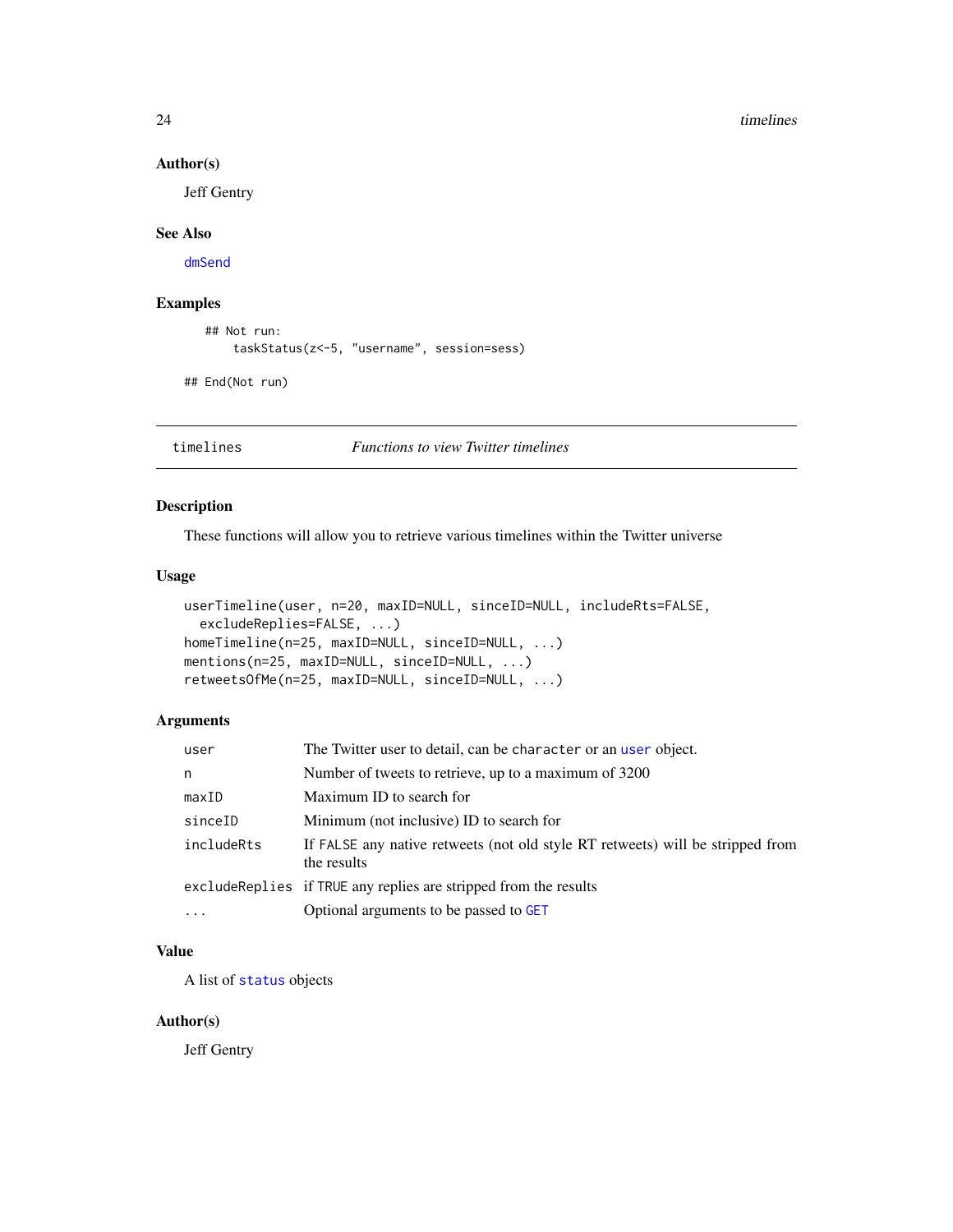#### <span id="page-24-0"></span>twListToDF 25

# See Also

[getUser](#page-8-1), [status](#page-20-1)

# Examples

```
## Not run:
     ut <- userTimeline('barackobama', n=100)
```
## End(Not run)

twListToDF *A function to convert twitteR lists to data.frames*

#### Description

This function will take a list of objects from a single twitteR class and return a data.frame version of the members

#### Usage

twListToDF(twList)

# Arguments

twList A list of objects of a single twitteR class, restrictions are listed in details

# Details

The classes supported by this function are [status](#page-20-1), [user](#page-26-1), and [directMessage](#page-2-1).

# Value

A [data.frame](#page-0-0) with rows corresponding to the objects in the list and columns being the fields of the class

#### Author(s)

Jeff Gentry

# See Also

[status](#page-20-1), [user](#page-26-1), [directMessage](#page-2-1)

# Examples

```
## Not run:
  zz <- searchTwitter("#rstats")
  twListToDF(zz)
```
## End(Not run)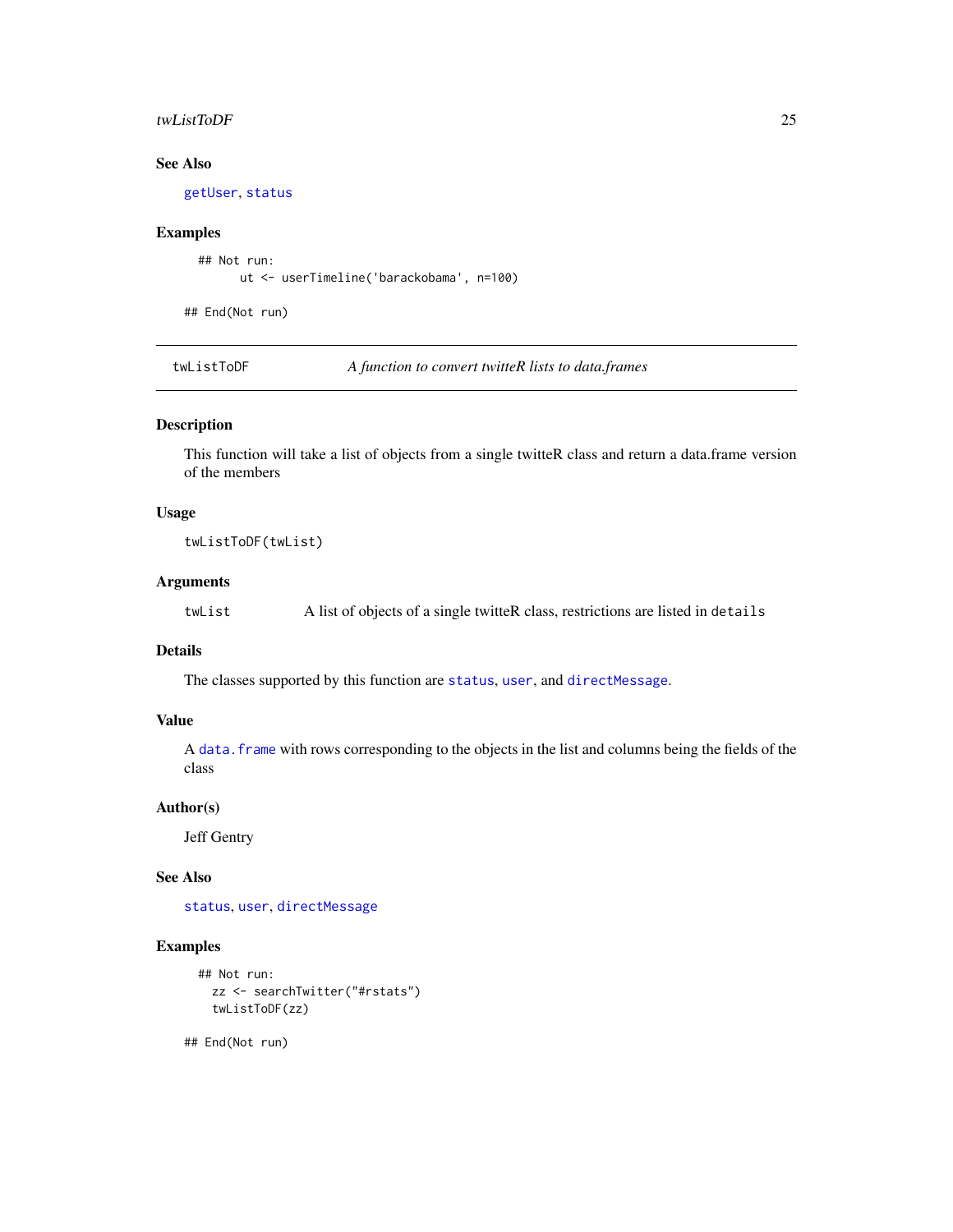<span id="page-25-0"></span>

# Description

These functions can be used to set or delete a user's Twitter status

# Usage

```
tweet(text, ...)
updateStatus(text, lat=NULL, long=NULL, placeID=NULL,
            displayCoords=NULL, inReplyTo=NULL, mediaPath=NULL,
             bypassCharLimit=FALSE, ...)
deleteStatus(status, ...)
```
# Arguments

| text            | The text to use for a new status                                                                                                     |
|-----------------|--------------------------------------------------------------------------------------------------------------------------------------|
| status          | An object of class status                                                                                                            |
| lat             | If not NULL, the latitude the status refers to. Ignored if no long parameter is<br>provideded                                        |
| long            | If not NULL, the longitude the status refers to. Ignored if no lat parameter is<br>provideded                                        |
| placeID         | If not NULL, provideds a place in the world. See Twitter documentation for<br>details                                                |
| displayCoords   | Whether or not to put a pin on the exact coordinates a tweet has been sent from,<br>true or false if not NULL                        |
| inReplyTo       | If not NULL, denotes the status this is in reply to. Either an object of class status<br>or an ID value                              |
| mediaPath       | If not NULL, file path to a supported media format (PNG, JPG and GIF) to be<br>included in the status update                         |
| bypassCharLimit |                                                                                                                                      |
|                 | If TRUE will not enforce the incoming tweet is less than 140 characters. This can<br>be useful when dealing with autoshortened links |
| $\cdots$        | Optional arguments to be passed to GET                                                                                               |

# Details

These messages will only operate properly if the user is authenticated via OAuth

The tweet and updateStatus functions are the same.

To delete a status message, pass in an object of class [status](#page-20-1), such as from the return value of updateStatus.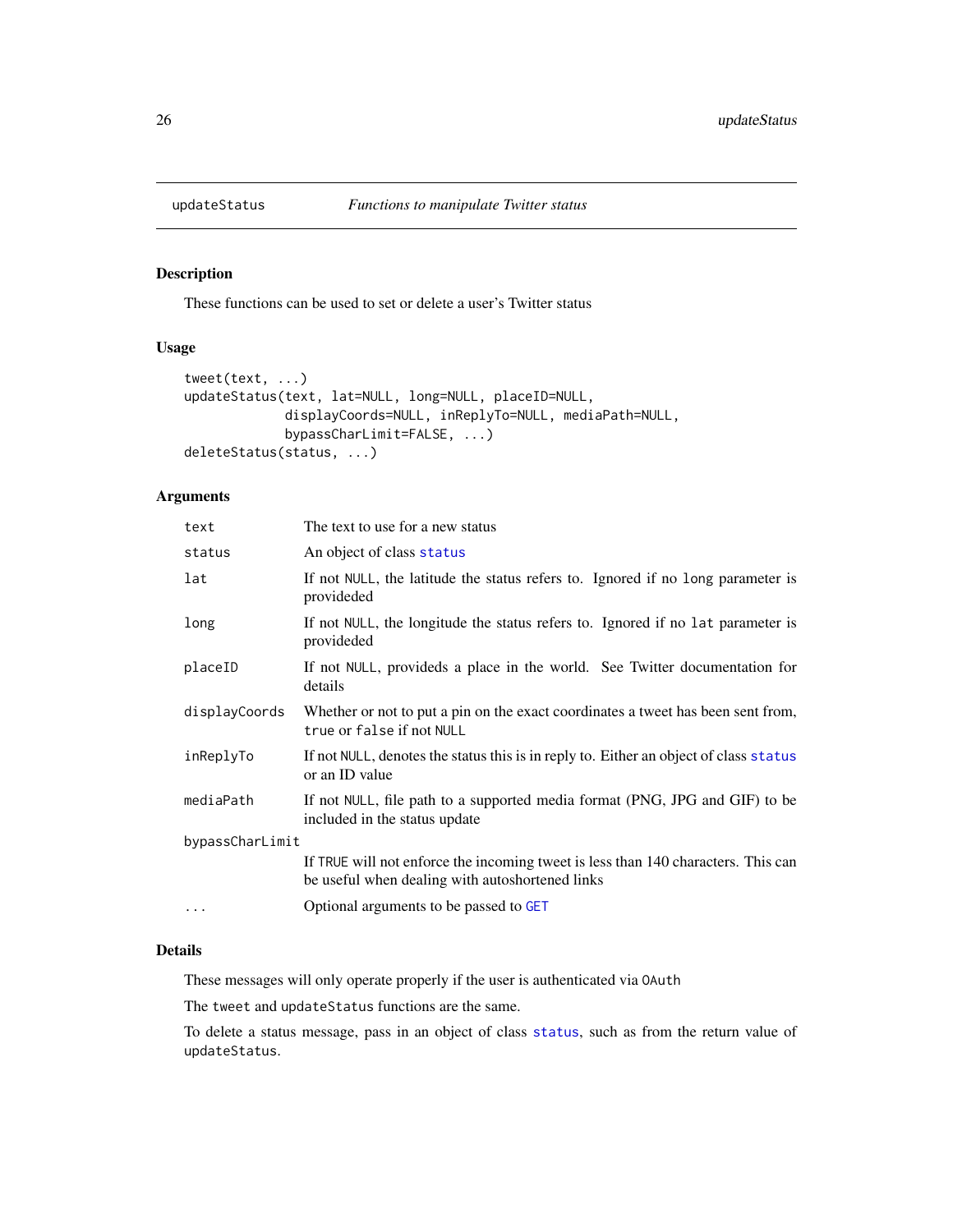<span id="page-26-0"></span>user-class 27

### Value

The updateStatus function will return an object of class [status](#page-20-1).

The deleteStatus returns TRUE on success and an error if failure occurs.

#### Author(s)

Jeff Gentry

### Examples

```
## Not run:
     ns <- updateStatus('this is my new status message')
     ## ooops, we want to remove it!
     deleteStatus(ns)
## End(Not run)
```
user-class *A container object to model Twitter users*

#### <span id="page-26-1"></span>Description

This class is designed to represent a user on Twitter, modeling information available

#### **Details**

The user class is implemented as a reference class. This class was previously implemented as an S4 class, and for backward compatibility purposes the old S4 accessor methods have been left in, although new code should not be written with these. An instance of a generator for this class is provided as a convenience to the user as it is configured to handle most standard cases. To access this generator, user the object userFactory. Accessor set  $\&$  get methods are provided for every field using reference class \$accessors() methodology (see [setRefClass](#page-0-0) for more details). As an example, the screenName field could be accessed using object\$getScreenName and object\$setScreenName.

The constructor of this object assumes that the user is passing in a JSON encoded Twitter user. It is also possible to directly pass in the arguments.

#### Fields

name: Name of the user screenName: Screen name of the user id: ID value for this user lastStatus: Last status update for the user description: User's description statusesCount: Number of status updates this user has had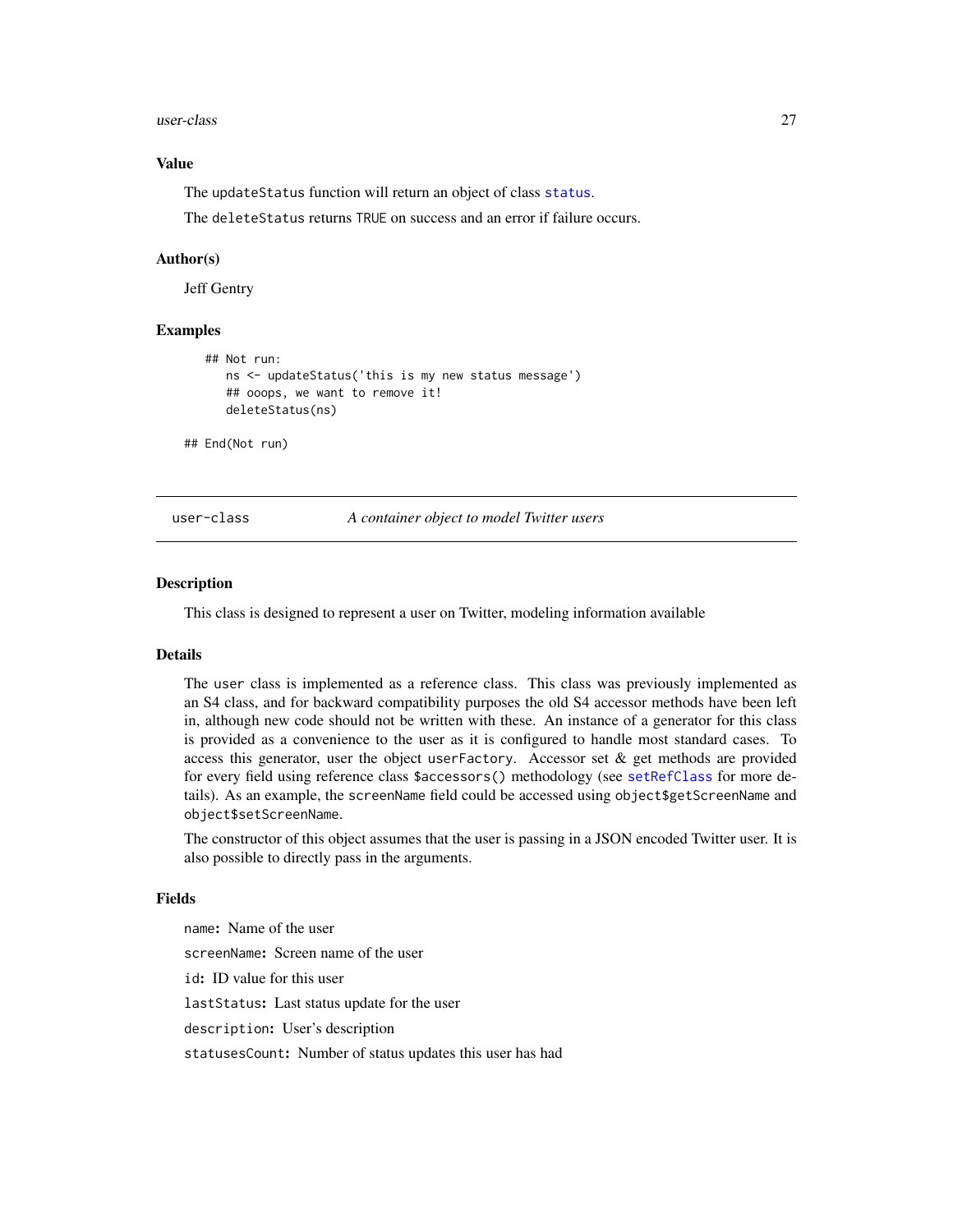#### <span id="page-27-0"></span>28 user-class and the set of the set of the set of the set of the set of the set of the set of the set of the set of the set of the set of the set of the set of the set of the set of the set of the set of the set of the se

- followersCount: Number of followers for this user
- favoritesCount: Number of favorites for this user
- friendsCount: Number of followees for this user
- url: A URL associated with this user
- created: When this user was created
- protected: Whether or not this user is protected
- verified: Whether or not this user is verified
- location: Location of the user
- listedCount: The number of times this user appears in public lists
- followRequestSent: If authenticated via OAuth, will be TRUE if you've sent a friend request to this user
- profileImageUrl: URL of the user's profile image, if one exists

#### Methods

- getFollowerIDs(n=NULL, ...): Will return a vector of twitter user IDs representing followers of this user, up to a maximum of n values. If n is NULL, all followers will be returned
- getFollowers(n=NULL, ...): Will return a list of user objects representing followers of this user, up to a maximum of n values. If n is NULL, all followers will be returned
- $getFindIDs(n=NULL, ...)$ : Will return a vector of twitter user IDs representing users this user follows, up to a maximum of n values. If n is NULL, all friends will be returned
- getFriends(n=NULL, ...): Will return a list of user objects representing users this user follows, up to a maximum of n values. If n is NULL, all friendss will be returned
- toDataFrame(row.names=NULL, optional=FALSE): Converts this into a one row [data.frame](#page-0-0), with each field except for lastStatus representing a column. This can also be accomplished by the S4 style as.data.frame(objectName).

#### Author(s)

Jeff Gentry

#### See Also

#### [status](#page-20-1), [setRefClass](#page-0-0)

#### Examples

```
## This example is run, but likely not how you want to do things
us <- userFactory$new(screenName="test", name="Joe Smith")
us$getScreenName()
us$getName()
## Not run:
  ## Assume 'json' is the return from a Twitter call
  us <- userFactory$new(json)
  us$getScreenName()
```
## End(Not run)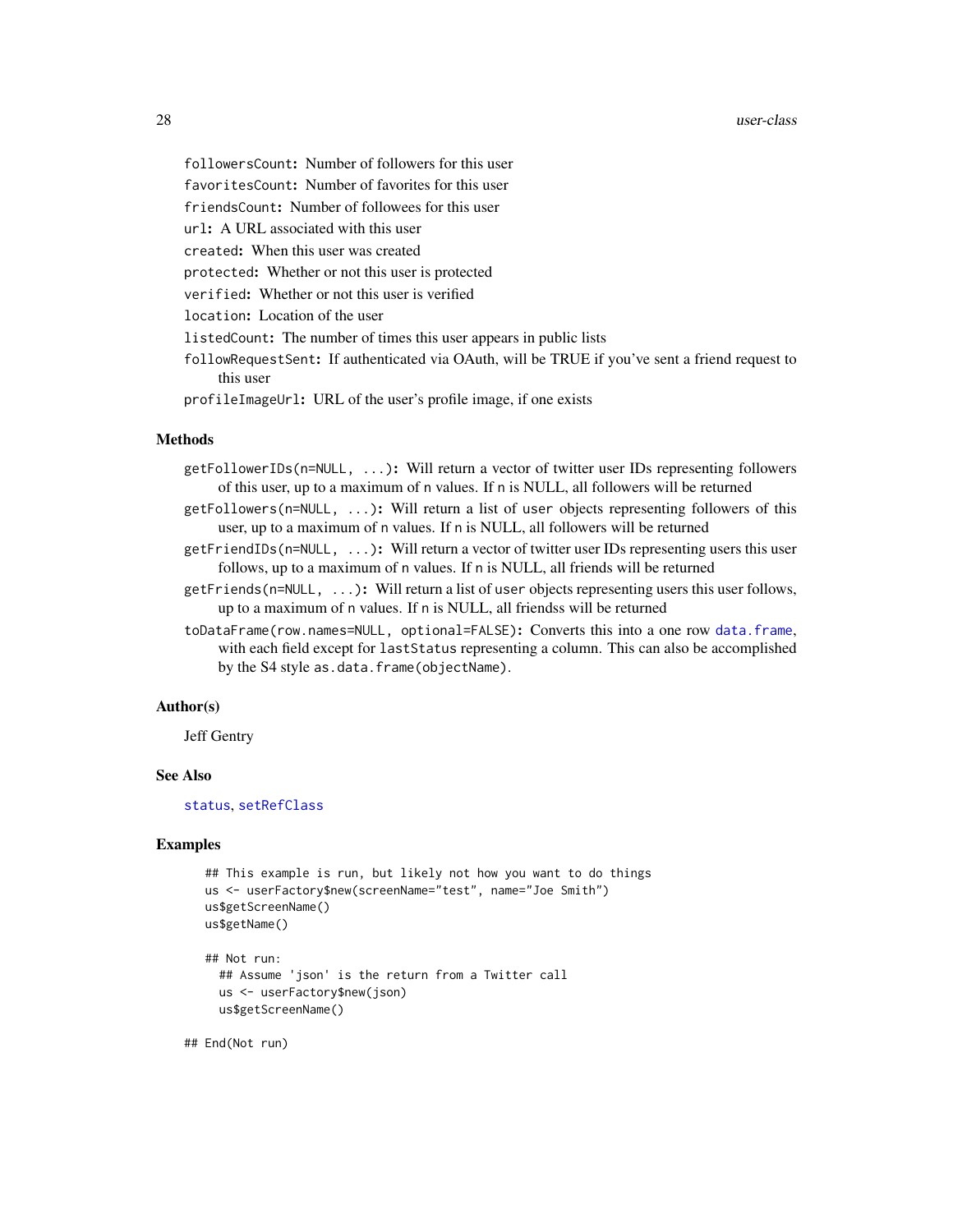<span id="page-28-0"></span>

# Description

This function uses an existing httr OAuth Token in the Twitter session

# Usage

```
use_oauth_token(twitter_token)
```
#### Arguments

twitter\_token An httr Token object

# Details

This function is an escape hatch for nonstandard OAuth scenarios. Use setup\_twitter\_token unless it doesn't work for your use case.

#### Value

This is called for its side effect

# Author(s)

Anand Patil

# See Also

[Token](#page-0-0)

# Examples

```
## Not run:
  library(httr)
  library(twitteR)
   token <- Token2.0$new(
     params = list(as_header=TRUE),
     app = oauth_app("fun.with.twitter", "no.key", "no.secret"),
     endpoint = oauth_endpoints("twitter"),
     credentials = list(access_token = "AAAAAAAAAAAAAAAAAAA%3DAAAAAAAAAAAAAA"),
     cache = FALSE
   )
   use_oauth_token(token)
```
## End(Not run)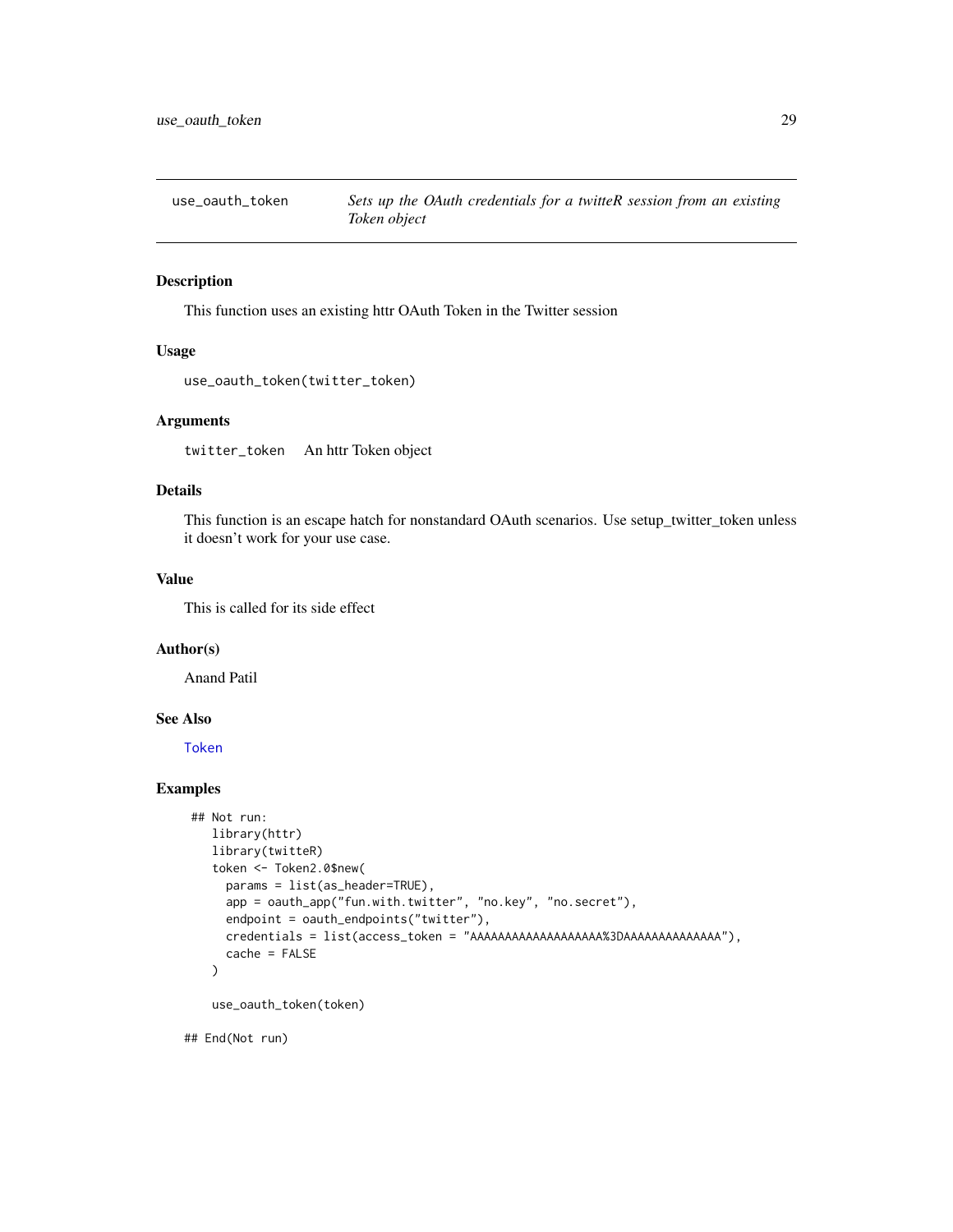# <span id="page-29-0"></span>**Index**

∗Topic \textasciitildekwd1 retweets, [15](#page-14-0) ∗Topic \textasciitildekwd2 retweets, [15](#page-14-0) ∗Topic classes directMessage-class, [3](#page-2-0) status-class, [21](#page-20-0) user-class, [27](#page-26-0) ∗Topic interface dmGet, [4](#page-3-0) favorites, [5](#page-4-0) friendships, [6](#page-5-0) getCurRateLimitInfo, [7](#page-6-0) getTrends, [8](#page-7-0) getUser, [9](#page-8-0) import\_statuses, [11](#page-10-0) registerTwitterOAuth, [13](#page-12-0) searchTwitter, [16](#page-15-0) setup\_twitter\_oauth, [19](#page-18-0) showStatus, [20](#page-19-0) taskStatus, [23](#page-22-0) timelines, [24](#page-23-0) twListToDF, [25](#page-24-0) updateStatus, [26](#page-25-0) use\_oauth\_token, [29](#page-28-0) ∗Topic utilities decode\_short\_url, [2](#page-1-0) get\_latest\_tweet\_id, [10](#page-9-0) load\_tweets\_db, [12](#page-11-0) register\_db\_backend, [14](#page-13-0) search\_twitter\_and\_store, [18](#page-17-0) strip\_retweets, [22](#page-21-0) [[,twitterObjList-method *(*status-class*)*, [21](#page-20-0) as.data.frame,status-method

*(*status-class*)*, [21](#page-20-0) as.data.frame,twitterObj-method *(*status-class*)*, [21](#page-20-0)

as.data.frame,user-method *(*user-class*)*, [27](#page-26-0) availableTrendLocations *(*getTrends*)*, [8](#page-7-0) buildStatus *(*status-class*)*, [21](#page-20-0) buildUser *(*user-class*)*, [27](#page-26-0) closestTrendLocations *(*getTrends*)*, [8](#page-7-0)

created *(*user-class*)*, [27](#page-26-0) created,status-method *(*status-class*)*, [21](#page-20-0) created,user-method *(*user-class*)*, [27](#page-26-0)

data.frame, *[3](#page-2-0)*, *[21](#page-20-0)*, *[25](#page-24-0)*, *[28](#page-27-0)* decode\_short\_url, [2](#page-1-0) deleteStatus *(*updateStatus*)*, [26](#page-25-0) description *(*user-class*)*, [27](#page-26-0) description,user-method *(*user-class*)*, [27](#page-26-0) directMessage, *[4,](#page-3-0) [5](#page-4-0)*, *[25](#page-24-0)* directMessage *(*directMessage-class*)*, [3](#page-2-0) directMessage-class, [3](#page-2-0) dmDestroy, *[3,](#page-2-0) [4](#page-3-0)* dmDestroy *(*dmGet*)*, [4](#page-3-0) dmFactory *(*directMessage-class*)*, [3](#page-2-0) dmGet, *[4](#page-3-0)*, [4](#page-3-0) dmSend, *[4](#page-3-0)*, *[24](#page-23-0)* dmSend *(*dmGet*)*, [4](#page-3-0) dmSent *(*dmGet*)*, [4](#page-3-0)

favorited *(*status-class*)*, [21](#page-20-0) favorited,status-method *(*status-class*)*, [21](#page-20-0) favorites, [5](#page-4-0) favoritesCount *(*user-class*)*, [27](#page-26-0) favoritesCount,user-method *(*user-class*)*, [27](#page-26-0) followersCount *(*user-class*)*, [27](#page-26-0) followersCount,user-method *(*user-class*)*, [27](#page-26-0) followRequestSent *(*user-class*)*, [27](#page-26-0) followRequestSent,user-method *(*user-class*)*, [27](#page-26-0)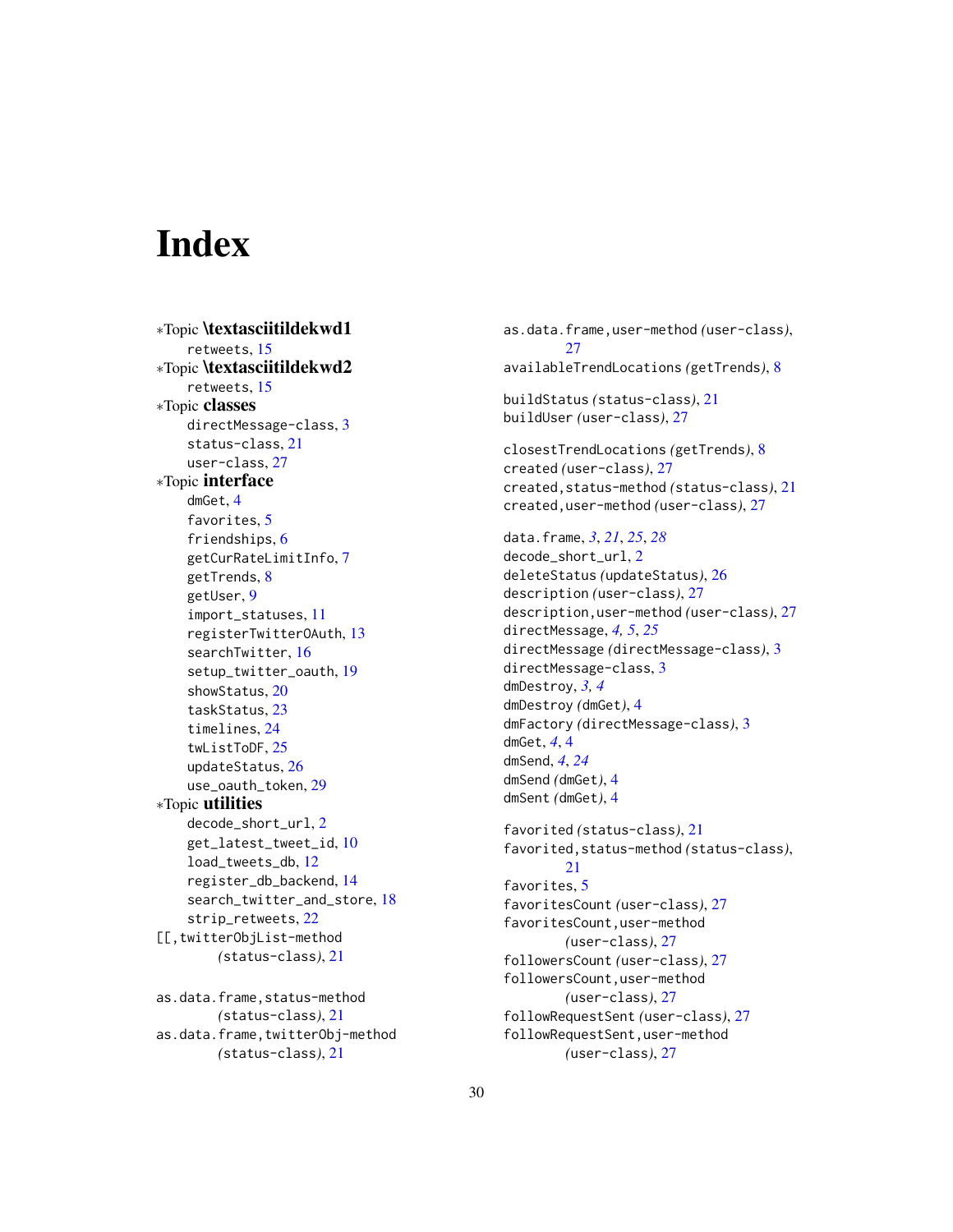#### INDEX  $31$

```
friendsCount (user-class), 27
friendsCount,user-method (user-class),
        27
```
friendships, [6](#page-5-0)

```
GET, 9, 16, 18, 20, 24, 26
get_latest_tweet_id, 10
getCurRateLimitInfo, 7
getTrends, 8
getTwitterOAuth (registerTwitterOAuth),
        13
getUser, 6, 9, 25
```

```
homeTimeline (timelines), 24
```

```
id (status-class), 21
id,status-method (status-class), 21
id,user-method (user-class), 27
import_obj (import_statuses), 11
import_statuses, 11
import_trends (import_statuses), 11
import_users (import_statuses), 11
```

```
json_to_statuses (import_statuses), 11
json_to_trends (import_statuses), 11
json_to_users (import_statuses), 11
```

```
lastStatus (user-class), 27
lastStatus,user-method (user-class), 27
listedCount (user-class), 27
listedCount,user-method (user-class), 27
load_tweets_db, 12, 14
load_users_db, 14
load_users_db (load_tweets_db), 12
location (user-class), 27
location,user-method (user-class), 27
lookup_statuses (showStatus), 20
lookupUsers (getUser), 9
```

```
mentions, 10
mentions (timelines), 24
```

```
name (user-class), 27
name,user-method (user-class), 27
```
# POST, *[20](#page-19-0)* profileImageUrl *(*user-class*)*, [27](#page-26-0) profileImageUrl,user-method

```
(user-class), 27
protected (user-class), 27
```
protected,user-method *(*user-class*)*, [27](#page-26-0) register\_db\_backend, *[11,](#page-10-0) [12](#page-11-0)*, [14,](#page-13-0) *[18,](#page-17-0) [19](#page-18-0)* register\_mysql\_backend, *[12](#page-11-0)* register\_mysql\_backend *(*register\_db\_backend*)*, [14](#page-13-0) register\_sqlite\_backend, *[12](#page-11-0)* register\_sqlite\_backend *(*register\_db\_backend*)*, [14](#page-13-0) registerTwitterOAuth, *[5](#page-4-0)*, *[7](#page-6-0)*, [13,](#page-12-0) *[16](#page-15-0)* replyToSID *(*status-class*)*, [21](#page-20-0) replyToSID,status-method *(*status-class*)*, [21](#page-20-0) replyToSN *(*status-class*)*, [21](#page-20-0) replyToSN,status-method *(*status-class*)*, [21](#page-20-0) replyToUID *(*status-class*)*, [21](#page-20-0) replyToUID,status-method *(*status-class*)*, [21](#page-20-0) resource\_families *(*getCurRateLimitInfo*)*, [7](#page-6-0) retweetCount *(*status-class*)*, [21](#page-20-0) retweetCount,status-method *(*status-class*)*, [21](#page-20-0) retweeted *(*status-class*)*, [21](#page-20-0) retweeted,status-method *(*status-class*)*, [21](#page-20-0) retweeters *(*retweets*)*, [15](#page-14-0) retweets, [15](#page-14-0) retweetsOfMe *(*timelines*)*, [24](#page-23-0) Rtweets *(*searchTwitter*)*, [16](#page-15-0)

```
screenName (user-class), 27
screenName, status-method
        (status-class), 21
screenName,user-method (user-class), 27
search_twitter_and_store, 18
searchTwitteR (searchTwitter), 16
searchTwitter, 16, 18, 19
setRefClass, 3, 4, 21, 22, 27, 28
setup_twitter_oauth, 13, 19
show,directMessage-method
        (directMessage-class), 3
show,status-method (status-class), 21
show,twitterObjList-method
        (status-class), 21
show,user-method (user-class), 27
showStatus, 15, 20
status, 6, 11, 12, 17, 20, 22–28
```